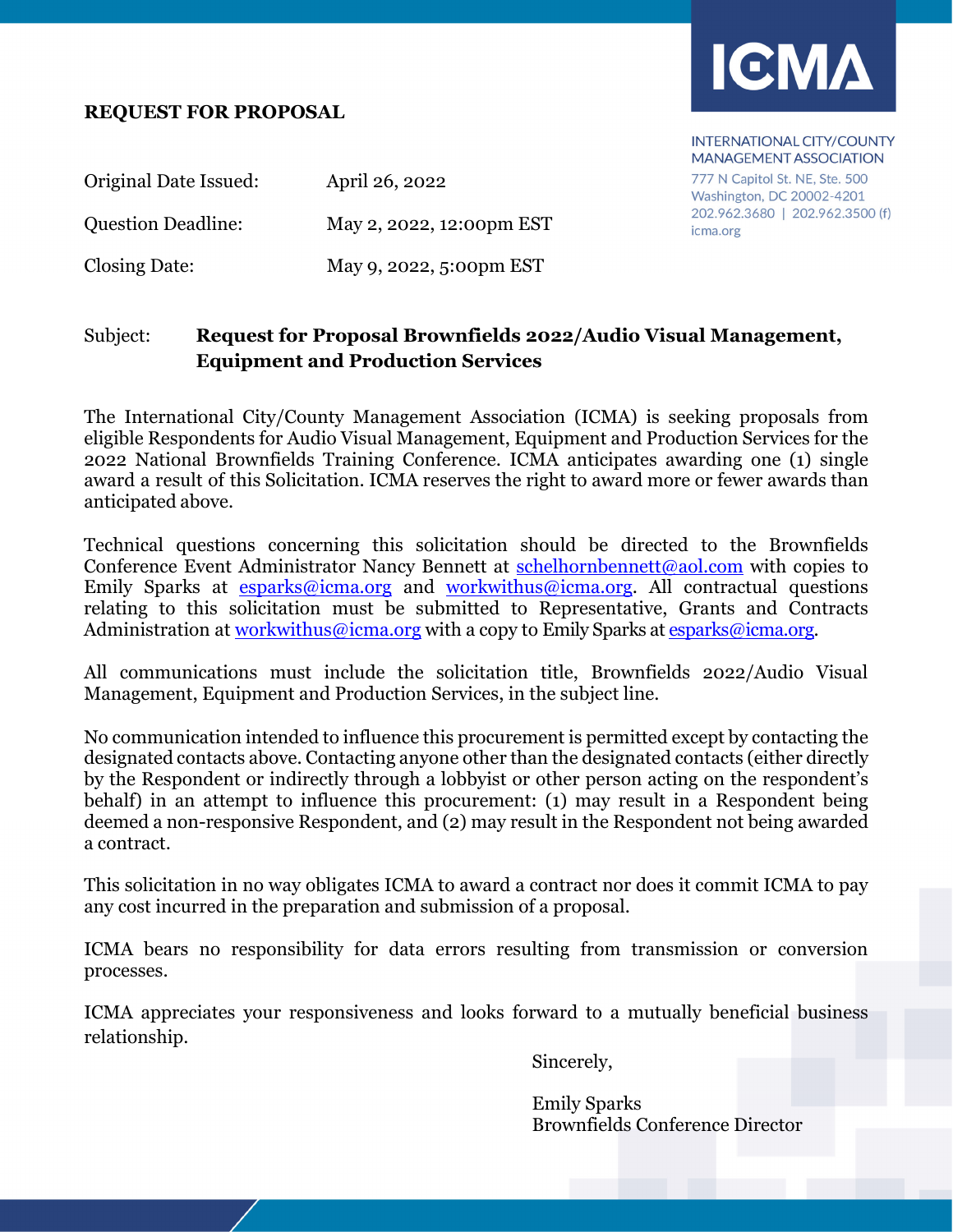### **PURPOSE**

ICMA seeks a qualified provider (firm or individual) to provide all Audio Visual Management, Equipment and Production Services requested within this Request for Proposal if awarded.

#### **ABOUT THE NATIONAL BROWNFIELDS TRAINING CONFERENCE**

International City/County Management Association and the U.S. Environmental Protection Agency have been working together to bring you the National Brownfields Training Conference for the past twenty-one years. Offered every two years, the conference is the largest gathering of stakeholders focused on cleaning up and reusing formerly utilized commercial and industrial properties. It is a premier venue for stakeholders and ICMA members to learn, network and grow.

ICMA is the lead non-federal co-sponsor of the conference tasked with managing the logistics, educational content and marketing of the conference.

ICMA's Dun and Bradstreet number is 072631831.

**Dates/location**: August 16-19, 2022 at the Oklahoma City Convention Center (OKCCC), 100 Mick Cornett Dr, Oklahoma City, OK 73109 and the Omni Oklahoma City Hotel (Omni), 100 W. Oklahoma City Blvd, Oklahoma City, OK 73109.

#### **Past History:**

| 2019 | December $11 - 13$ | Los Angeles Convention Center        |
|------|--------------------|--------------------------------------|
| 2017 | December $5 - 7$   | David L. Lawrence Convention Center  |
| 2015 | September $2 - 4$  | Chicago Hilton & Palmer House Hilton |
| 2013 | May $15 - 17$      | Georgia World Congress Center        |
| 2011 | April $3 - 5$      | Pennsylvania Convention Center       |
| 2009 | November $16 - 18$ | Morial New Orleans Convention Center |

#### **SCOPE OF WORK**

An overview of the National Brownfields Training Conference includes the following:

- 2,000-2,500 Approximate  $\#$  of attendees, exhibitors and guests
- Stakeholders attend for professional development and networking
- Monday, August 15: Set-Up
- Tuesday, August 16: Pre-conference Workshops, Affiliate Events, Opening Plenary and Opening of Exhibit Hall
- Wednesday, August 17-Thursday, August 18: full day of Educational Programming, Exhibit Hall, Affiliate Events, Plenary Sessions
- Friday, August 19: 1/2 Day of Educational Programming, Affiliate Events

General structure of events where Audio Visual Management, Equipment and Production Services are needed is shown below:

#### **Educational Sessions**

The (11) simultaneous Educational Sessions consist tentatively of (4) Panel Discussions, (1) Economic Redevelopment Forum (ERF) , (3) Roundtable Conversations, (3) Topic Talks (formerly Learning Lounges), and (4) educational sessions utilizing the Plenary Session stage with standard AV (listed

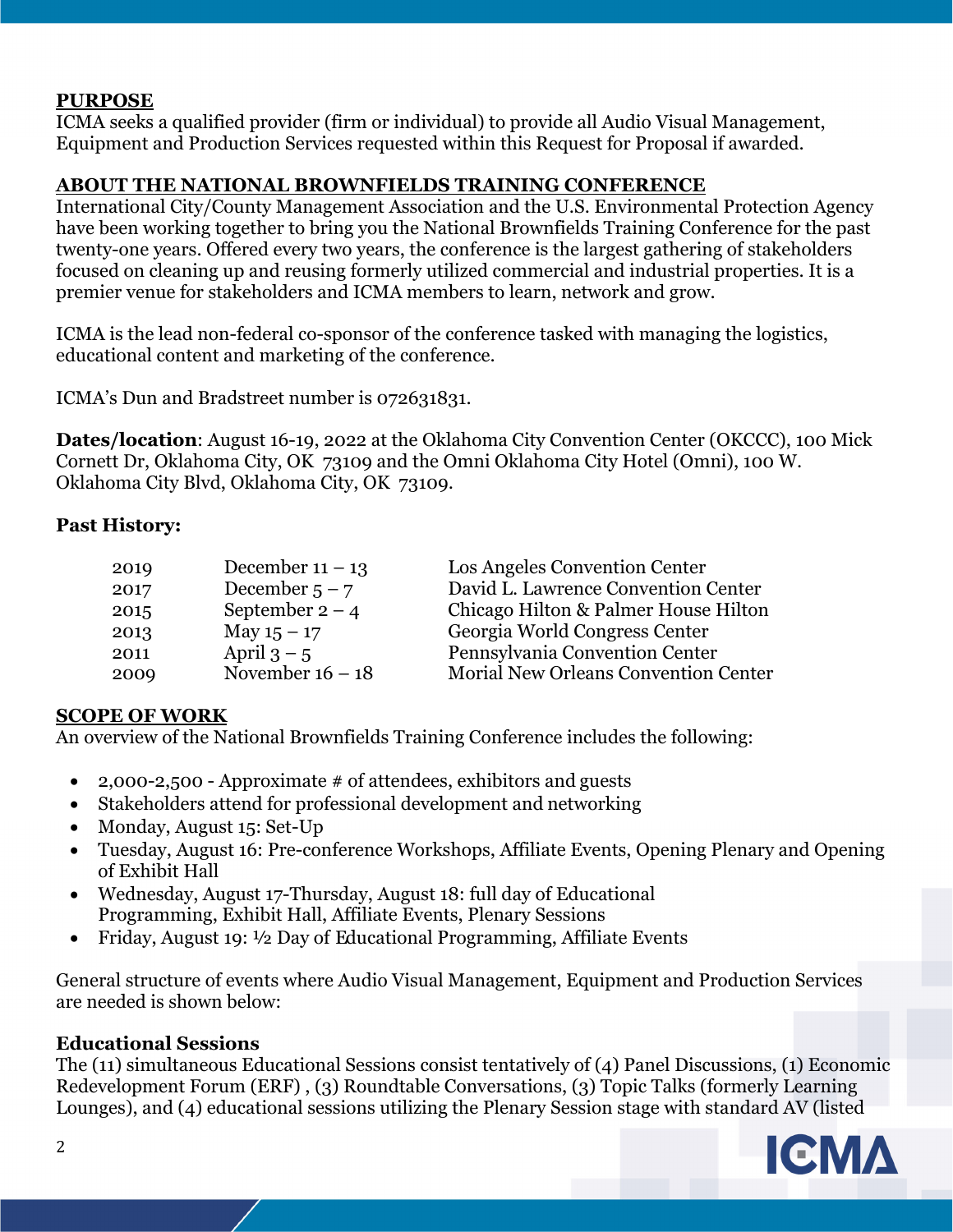under Plenary Session). All Educational Sessions will be held at the OKCCC on Levels 2 - 4 and the Omni on Level 2 . The Sessions are currently scheduled over (10) 60-minute and 30-minute programming blocks on Wednesday, August 17 through Friday, August 19, 2022.

On Tuesday, August 16, 2022, we will be utilizing several of the Educational Session Meeting Rooms at OKCCC from 8:30 AM through 2:15 PM for up to (5) Pre-Conference Workshops. Those rooms include but are not limited to: 204, 208 A/B, 209 A/B, 301 A/B and 301 C/D.

Load-In/Set-Up: Monday, August 15, 2022 at 8:00 AM. Set-By: Monday, August 15, 2022 at 4:30 PM. Strike: Friday, August 19, 2022 from 11:30 AM - 11:59 PM. Each programming format will be pre-set for the duration of the conference.

The Audio Visual Management, Equipment and Production Services Contractor is to provide:

| <b>TOTAL</b> | (4) PANEL DISCUSSIONS                                          |
|--------------|----------------------------------------------------------------|
| <b>NEEDS</b> | (1) ECONOMIC REDEVELOPMENT FORUM (ERF)                         |
| 5            | 3000 Lumen Projector                                           |
| 5            | <b>Screens of Appropriate Size</b>                             |
| 5            | <b>Laser Pointers</b>                                          |
| 5            | Wired Microphones at Standing Lectern                          |
| 10           | Wired Microphones at Head Table                                |
| 5            | Wired Microphone on Stand in the Audience                      |
| 5            | Sound Systems Appropriate to Room Size                         |
| 5            | Laptop Computers w/ DVD ROM, CD Combo, USB ports, presentation |
|              | mouse, cord/cables and speakers to sound                       |
|              | (3) ROUNDTABLE CONVERSATIONS                                   |
| 3            | Wireless Microphone at Standing Lectern                        |
| 3            | Wireless Microphone on Stand in the Audience                   |
| 3            | Flipcharts with Adhesive Paper and Multi-Colored Markers       |
| 3            | Sound Systems Appropriate to Room Size                         |
|              | (3) TOPIC TALKS                                                |
| 3            | 3000 Lumen Projectors                                          |
| 3            | <b>Screens of Appropriate Size</b>                             |
| 3            | <b>Laser Pointers</b>                                          |
| 3            | Wireless Microphones at Standing Lectern                       |
| 3            | Laptop Computers w/ DVD ROM, CD Combo, USB ports, presentation |
|              | mouse, cord/cables and speakers to sound                       |
| 3            | Sound Systems Appropriate to Room Size                         |
|              | (1) FILM SERIES                                                |
| Up to $10$   | Format films to display on permanent built in OKCCC screen     |

#### **Show Management Events & Affiliate Meetings**

Show Management Events & Affiliate Meetings are scheduled from Monday evening, August 15, 2022 through Friday, August 19, 2022 at the OKCCC and Omni. Any Audio Visual Management, Equipment and Production Services requests and costs from Show Management will be placed on the AV Master Account. The Affiliates will be at their own expense and made directly with the

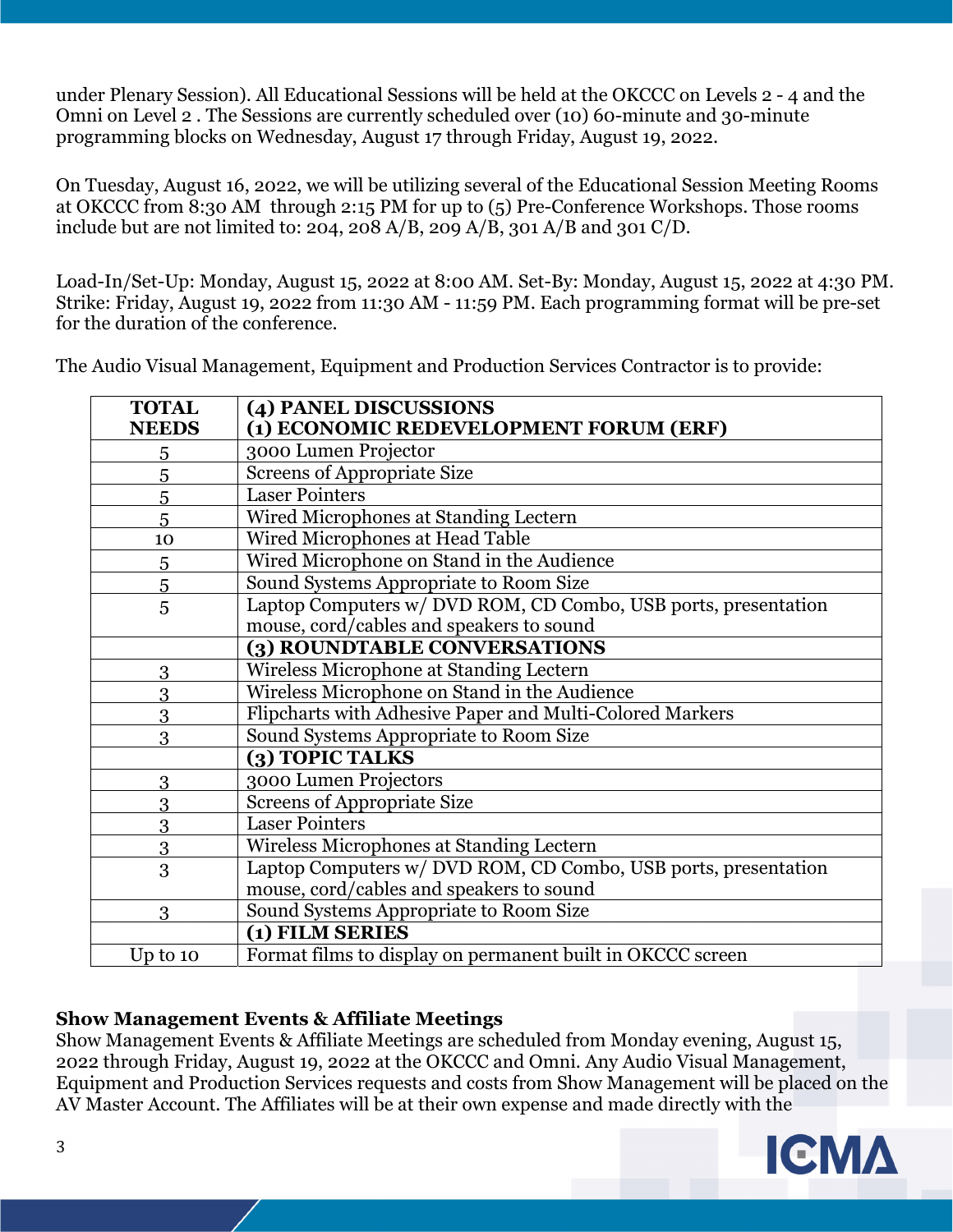Audiovisual Contractor, including labor. We are expecting approximately (20) Affiliate Meetings & Show Management Events during this timeframe. Contracted OKCCC and Omni meeting space can be seen on the attached Meeting Space Grid.

On Tuesday, August 16, 2022, Show Management will be utilizing space at the Omni from 2:30 – 4:15 PM for (10) Regional Open Houses. Those rooms include but are not limited to: Oklahoma Station Ballroom 1, Oklahoma Station Ballroom 2, Oklahoma Station Ballroom 3, Oklahoma Station Ballroom 4, Myriad, Bricktown, Route 66, Pinon, Scissortail Terrace, and Mistletoe. Set-Up: Monday, August 15, 2022 at 8:00 AM. Set-By: Tuesday, August 16, 2022 at 12noon. Strike: Tuesday, August 16, 2022 4:30 PM other than Oklahoma Station Ballroom 1 which will strike at 12:30 PM on Wednesday, August 17, 2022. Any additional equipment requested, other than what is noted below will be at the expense of each Region.

The Audio Visual Management, Equipment and Production Services Contractor is to provide:

|    | <b>TOTAL NEEDS (10) REGIONAL OPEN HOUSES</b>                   |
|----|----------------------------------------------------------------|
| 10 | 3000/4000 Lumen Projectors                                     |
| 10 | Screens of Appropriate Size                                    |
| 10 | Wired Microphones at Standing Lectern                          |
| 10 | Wireless Microphone on Stand in Audience                       |
| 10 | Laptop Computers w/ DVD ROM, CD Combo, USB ports, presentation |
|    | mouse, cord/cables and speakers to sound                       |
| 10 | Sound Systems Appropriate to Room Size                         |
|    | (9) MOBILE WORKSHOPS                                           |
|    | Portable Microphone/Sound Systems for Tour Communication       |

#### **Plenary Sessions, Green Room, Lunch & Learn and Power Breakfast**

The Opening Plenary Session, both Keynote Sessions, and (4) educational sessions, including the Phoenix Awards will be held on Level 4 of the OKCCC in the Painted Sky Ballroom, 29,874 sq. ft.

Depending on COVID-19 protocals at the time of the conference, the audience will be set for 1,800 attendees in theatre with  $\overline{5}$ ) rounds in the front row for speakers and VIP's. The room will be set with a center aisle and 2 cross aisles. The OKCCC will build a stage utilizing risers. All staging drape will be provided by the Decorator. The biodegradable stage set, including lectern, will be provided by the Audio Visual Management, Equipment and Production Services Provider.

Load-In/Set-Up: Monday, August 15, 2022/Tuesday, August 16, 2022 at 8:00 AM. Set-By: Tuesday, August 16, 2022 at 2:30 PM. Strike: Thursday, August 18, 2022 4:30 – 11:59 PM.

A Green Room, with direct access to the stage as well as direct access to the permanent green room, will be created behind the stage.

The Audio Visual Management, Equipment and Production Services Contractor is to provide:

| <b>PLENARY SESSIONS</b> (Painted Sky Ballroom)           |  |
|----------------------------------------------------------|--|
| Live Voice of God provided                               |  |
| Diagram of Plenary Session seating, stage and green room |  |

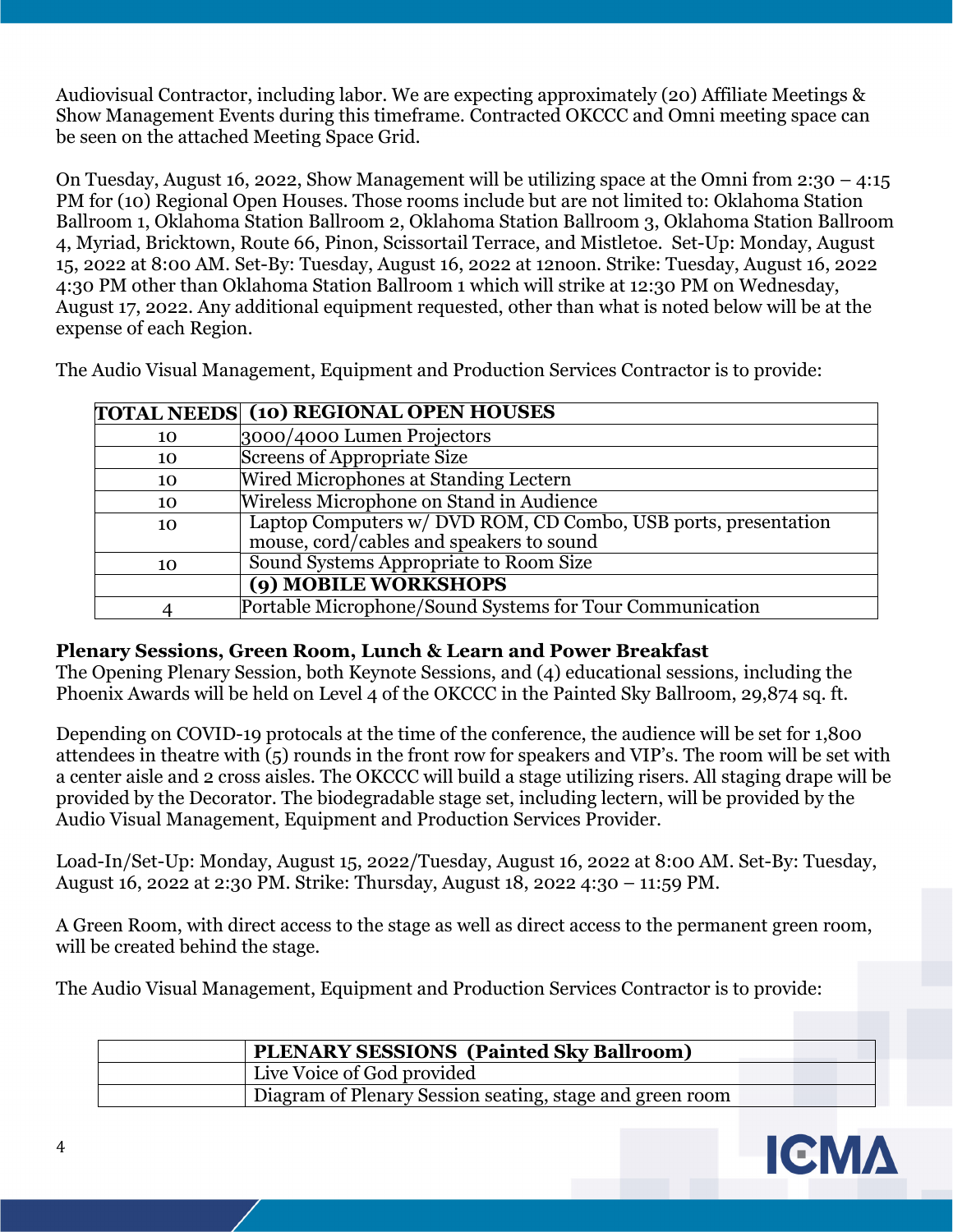| D'San "Perfect Cue" Dual Wireless Speaker Cue System<br>1<br>D'San Speaker Timer (With Podium Stoplight)<br>1<br>D'San Digital Speaker Timer (With Single 4" LED Display)<br>1<br><b>Scaffold Towers</b><br>$\overline{2}$<br>Lot expendables include TapeSstock<br><b>Black Tech Table Drape</b><br>Rolls of Polytec to cover carpeting on stage area<br>4<br>1 ton chain motors<br>6<br><b>Motor Controllers</b><br>$\overline{2}$<br><b>Folson Graphics Switching System</b><br>Screen Pro Plus (1604) Multi-Screen Switcher<br>1<br>Screen Pro Plus Multi Screen Controller<br>1<br>20" LCD Flat Screen Displays<br>$\overline{2}$<br>Exgron 1x6 RGBHV Distribution Controller<br>$\overline{4}$<br><b>Power Point Graphics System</b><br>Pentium IV Desktop<br>1<br>20" LCD Flat Screen Displays<br>$\overline{2}$<br>HP Deskjet Ink Jet Printers<br>$\overline{2}$<br>$A/B$ Switch – 5 Port Hub<br>$\overline{2}$<br>Playback Pro/Mac Laptop<br>1<br><b>Camera Package</b><br>Sony D-50 Video Cameras<br>$\mathbf{2}$<br>Sony TX7 Camera Control Unit<br>$\overline{2}$<br><b>Video Projection Equipment</b><br>18k Lumen Projectors<br>$\overline{4}$<br>Panasonic ER-D76Le1 1.5-2.0:1 Zoom Lens (D7700)<br>$\overline{4}$<br>JRW DownStage Plasma Monitor Stand<br>1<br>Altinex RGBS Hum Suppressor<br>$\overline{2}$<br>Sharp 39" LCD Monitors<br>$\overline{2}$<br>9x16 Fast Fold Screens<br>$\overline{2}$<br>11x29 Truss Frame Screens<br>3<br><b>Misc Video Equipment</b><br>Leitch Still Store Main Frame/Control Panel<br>1<br>Folsom Image Pro Scan Converter w/SDI<br>1<br><b>Audio Equipment</b><br>Shure Mc-412 Cardioid Podium Microphones<br>3<br>Wireless lavalier microphones<br>12<br>Wireless handheld microphones with on-off switches<br>3<br>Audio Processing Systems to include: power conditioner, Whirlwind<br>Audio DA, Sabine Audio Equalizer/MC, Shure Wireless Mic UHF<br>$\overline{2}$<br>SB250 Crest Subwoofer Amp Rack with /X-over<br>1 |   | Biodegradable stage set, including lectern |
|---------------------------------------------------------------------------------------------------------------------------------------------------------------------------------------------------------------------------------------------------------------------------------------------------------------------------------------------------------------------------------------------------------------------------------------------------------------------------------------------------------------------------------------------------------------------------------------------------------------------------------------------------------------------------------------------------------------------------------------------------------------------------------------------------------------------------------------------------------------------------------------------------------------------------------------------------------------------------------------------------------------------------------------------------------------------------------------------------------------------------------------------------------------------------------------------------------------------------------------------------------------------------------------------------------------------------------------------------------------------------------------------------------------------------------------------------------------------------------------------------------------------------------------------------------------------------------------------------------------------------------------------------------------------------------------------------------------------------------------------------------------------------------------------------------------------------------------------------------------------------------------------------------------------------------------------------------------------------------|---|--------------------------------------------|
|                                                                                                                                                                                                                                                                                                                                                                                                                                                                                                                                                                                                                                                                                                                                                                                                                                                                                                                                                                                                                                                                                                                                                                                                                                                                                                                                                                                                                                                                                                                                                                                                                                                                                                                                                                                                                                                                                                                                                                                 |   |                                            |
|                                                                                                                                                                                                                                                                                                                                                                                                                                                                                                                                                                                                                                                                                                                                                                                                                                                                                                                                                                                                                                                                                                                                                                                                                                                                                                                                                                                                                                                                                                                                                                                                                                                                                                                                                                                                                                                                                                                                                                                 |   |                                            |
|                                                                                                                                                                                                                                                                                                                                                                                                                                                                                                                                                                                                                                                                                                                                                                                                                                                                                                                                                                                                                                                                                                                                                                                                                                                                                                                                                                                                                                                                                                                                                                                                                                                                                                                                                                                                                                                                                                                                                                                 |   |                                            |
|                                                                                                                                                                                                                                                                                                                                                                                                                                                                                                                                                                                                                                                                                                                                                                                                                                                                                                                                                                                                                                                                                                                                                                                                                                                                                                                                                                                                                                                                                                                                                                                                                                                                                                                                                                                                                                                                                                                                                                                 |   |                                            |
|                                                                                                                                                                                                                                                                                                                                                                                                                                                                                                                                                                                                                                                                                                                                                                                                                                                                                                                                                                                                                                                                                                                                                                                                                                                                                                                                                                                                                                                                                                                                                                                                                                                                                                                                                                                                                                                                                                                                                                                 |   |                                            |
|                                                                                                                                                                                                                                                                                                                                                                                                                                                                                                                                                                                                                                                                                                                                                                                                                                                                                                                                                                                                                                                                                                                                                                                                                                                                                                                                                                                                                                                                                                                                                                                                                                                                                                                                                                                                                                                                                                                                                                                 |   |                                            |
|                                                                                                                                                                                                                                                                                                                                                                                                                                                                                                                                                                                                                                                                                                                                                                                                                                                                                                                                                                                                                                                                                                                                                                                                                                                                                                                                                                                                                                                                                                                                                                                                                                                                                                                                                                                                                                                                                                                                                                                 |   |                                            |
|                                                                                                                                                                                                                                                                                                                                                                                                                                                                                                                                                                                                                                                                                                                                                                                                                                                                                                                                                                                                                                                                                                                                                                                                                                                                                                                                                                                                                                                                                                                                                                                                                                                                                                                                                                                                                                                                                                                                                                                 |   |                                            |
|                                                                                                                                                                                                                                                                                                                                                                                                                                                                                                                                                                                                                                                                                                                                                                                                                                                                                                                                                                                                                                                                                                                                                                                                                                                                                                                                                                                                                                                                                                                                                                                                                                                                                                                                                                                                                                                                                                                                                                                 |   |                                            |
|                                                                                                                                                                                                                                                                                                                                                                                                                                                                                                                                                                                                                                                                                                                                                                                                                                                                                                                                                                                                                                                                                                                                                                                                                                                                                                                                                                                                                                                                                                                                                                                                                                                                                                                                                                                                                                                                                                                                                                                 |   |                                            |
|                                                                                                                                                                                                                                                                                                                                                                                                                                                                                                                                                                                                                                                                                                                                                                                                                                                                                                                                                                                                                                                                                                                                                                                                                                                                                                                                                                                                                                                                                                                                                                                                                                                                                                                                                                                                                                                                                                                                                                                 |   |                                            |
|                                                                                                                                                                                                                                                                                                                                                                                                                                                                                                                                                                                                                                                                                                                                                                                                                                                                                                                                                                                                                                                                                                                                                                                                                                                                                                                                                                                                                                                                                                                                                                                                                                                                                                                                                                                                                                                                                                                                                                                 |   |                                            |
|                                                                                                                                                                                                                                                                                                                                                                                                                                                                                                                                                                                                                                                                                                                                                                                                                                                                                                                                                                                                                                                                                                                                                                                                                                                                                                                                                                                                                                                                                                                                                                                                                                                                                                                                                                                                                                                                                                                                                                                 |   |                                            |
|                                                                                                                                                                                                                                                                                                                                                                                                                                                                                                                                                                                                                                                                                                                                                                                                                                                                                                                                                                                                                                                                                                                                                                                                                                                                                                                                                                                                                                                                                                                                                                                                                                                                                                                                                                                                                                                                                                                                                                                 |   |                                            |
|                                                                                                                                                                                                                                                                                                                                                                                                                                                                                                                                                                                                                                                                                                                                                                                                                                                                                                                                                                                                                                                                                                                                                                                                                                                                                                                                                                                                                                                                                                                                                                                                                                                                                                                                                                                                                                                                                                                                                                                 |   |                                            |
|                                                                                                                                                                                                                                                                                                                                                                                                                                                                                                                                                                                                                                                                                                                                                                                                                                                                                                                                                                                                                                                                                                                                                                                                                                                                                                                                                                                                                                                                                                                                                                                                                                                                                                                                                                                                                                                                                                                                                                                 |   |                                            |
|                                                                                                                                                                                                                                                                                                                                                                                                                                                                                                                                                                                                                                                                                                                                                                                                                                                                                                                                                                                                                                                                                                                                                                                                                                                                                                                                                                                                                                                                                                                                                                                                                                                                                                                                                                                                                                                                                                                                                                                 |   |                                            |
|                                                                                                                                                                                                                                                                                                                                                                                                                                                                                                                                                                                                                                                                                                                                                                                                                                                                                                                                                                                                                                                                                                                                                                                                                                                                                                                                                                                                                                                                                                                                                                                                                                                                                                                                                                                                                                                                                                                                                                                 |   |                                            |
|                                                                                                                                                                                                                                                                                                                                                                                                                                                                                                                                                                                                                                                                                                                                                                                                                                                                                                                                                                                                                                                                                                                                                                                                                                                                                                                                                                                                                                                                                                                                                                                                                                                                                                                                                                                                                                                                                                                                                                                 |   |                                            |
|                                                                                                                                                                                                                                                                                                                                                                                                                                                                                                                                                                                                                                                                                                                                                                                                                                                                                                                                                                                                                                                                                                                                                                                                                                                                                                                                                                                                                                                                                                                                                                                                                                                                                                                                                                                                                                                                                                                                                                                 |   |                                            |
|                                                                                                                                                                                                                                                                                                                                                                                                                                                                                                                                                                                                                                                                                                                                                                                                                                                                                                                                                                                                                                                                                                                                                                                                                                                                                                                                                                                                                                                                                                                                                                                                                                                                                                                                                                                                                                                                                                                                                                                 |   |                                            |
|                                                                                                                                                                                                                                                                                                                                                                                                                                                                                                                                                                                                                                                                                                                                                                                                                                                                                                                                                                                                                                                                                                                                                                                                                                                                                                                                                                                                                                                                                                                                                                                                                                                                                                                                                                                                                                                                                                                                                                                 |   |                                            |
|                                                                                                                                                                                                                                                                                                                                                                                                                                                                                                                                                                                                                                                                                                                                                                                                                                                                                                                                                                                                                                                                                                                                                                                                                                                                                                                                                                                                                                                                                                                                                                                                                                                                                                                                                                                                                                                                                                                                                                                 |   |                                            |
|                                                                                                                                                                                                                                                                                                                                                                                                                                                                                                                                                                                                                                                                                                                                                                                                                                                                                                                                                                                                                                                                                                                                                                                                                                                                                                                                                                                                                                                                                                                                                                                                                                                                                                                                                                                                                                                                                                                                                                                 |   |                                            |
|                                                                                                                                                                                                                                                                                                                                                                                                                                                                                                                                                                                                                                                                                                                                                                                                                                                                                                                                                                                                                                                                                                                                                                                                                                                                                                                                                                                                                                                                                                                                                                                                                                                                                                                                                                                                                                                                                                                                                                                 |   |                                            |
|                                                                                                                                                                                                                                                                                                                                                                                                                                                                                                                                                                                                                                                                                                                                                                                                                                                                                                                                                                                                                                                                                                                                                                                                                                                                                                                                                                                                                                                                                                                                                                                                                                                                                                                                                                                                                                                                                                                                                                                 |   |                                            |
|                                                                                                                                                                                                                                                                                                                                                                                                                                                                                                                                                                                                                                                                                                                                                                                                                                                                                                                                                                                                                                                                                                                                                                                                                                                                                                                                                                                                                                                                                                                                                                                                                                                                                                                                                                                                                                                                                                                                                                                 |   |                                            |
|                                                                                                                                                                                                                                                                                                                                                                                                                                                                                                                                                                                                                                                                                                                                                                                                                                                                                                                                                                                                                                                                                                                                                                                                                                                                                                                                                                                                                                                                                                                                                                                                                                                                                                                                                                                                                                                                                                                                                                                 |   |                                            |
|                                                                                                                                                                                                                                                                                                                                                                                                                                                                                                                                                                                                                                                                                                                                                                                                                                                                                                                                                                                                                                                                                                                                                                                                                                                                                                                                                                                                                                                                                                                                                                                                                                                                                                                                                                                                                                                                                                                                                                                 |   |                                            |
|                                                                                                                                                                                                                                                                                                                                                                                                                                                                                                                                                                                                                                                                                                                                                                                                                                                                                                                                                                                                                                                                                                                                                                                                                                                                                                                                                                                                                                                                                                                                                                                                                                                                                                                                                                                                                                                                                                                                                                                 |   |                                            |
|                                                                                                                                                                                                                                                                                                                                                                                                                                                                                                                                                                                                                                                                                                                                                                                                                                                                                                                                                                                                                                                                                                                                                                                                                                                                                                                                                                                                                                                                                                                                                                                                                                                                                                                                                                                                                                                                                                                                                                                 |   |                                            |
|                                                                                                                                                                                                                                                                                                                                                                                                                                                                                                                                                                                                                                                                                                                                                                                                                                                                                                                                                                                                                                                                                                                                                                                                                                                                                                                                                                                                                                                                                                                                                                                                                                                                                                                                                                                                                                                                                                                                                                                 |   |                                            |
|                                                                                                                                                                                                                                                                                                                                                                                                                                                                                                                                                                                                                                                                                                                                                                                                                                                                                                                                                                                                                                                                                                                                                                                                                                                                                                                                                                                                                                                                                                                                                                                                                                                                                                                                                                                                                                                                                                                                                                                 |   |                                            |
|                                                                                                                                                                                                                                                                                                                                                                                                                                                                                                                                                                                                                                                                                                                                                                                                                                                                                                                                                                                                                                                                                                                                                                                                                                                                                                                                                                                                                                                                                                                                                                                                                                                                                                                                                                                                                                                                                                                                                                                 |   |                                            |
|                                                                                                                                                                                                                                                                                                                                                                                                                                                                                                                                                                                                                                                                                                                                                                                                                                                                                                                                                                                                                                                                                                                                                                                                                                                                                                                                                                                                                                                                                                                                                                                                                                                                                                                                                                                                                                                                                                                                                                                 |   |                                            |
|                                                                                                                                                                                                                                                                                                                                                                                                                                                                                                                                                                                                                                                                                                                                                                                                                                                                                                                                                                                                                                                                                                                                                                                                                                                                                                                                                                                                                                                                                                                                                                                                                                                                                                                                                                                                                                                                                                                                                                                 |   |                                            |
|                                                                                                                                                                                                                                                                                                                                                                                                                                                                                                                                                                                                                                                                                                                                                                                                                                                                                                                                                                                                                                                                                                                                                                                                                                                                                                                                                                                                                                                                                                                                                                                                                                                                                                                                                                                                                                                                                                                                                                                 |   |                                            |
|                                                                                                                                                                                                                                                                                                                                                                                                                                                                                                                                                                                                                                                                                                                                                                                                                                                                                                                                                                                                                                                                                                                                                                                                                                                                                                                                                                                                                                                                                                                                                                                                                                                                                                                                                                                                                                                                                                                                                                                 |   |                                            |
|                                                                                                                                                                                                                                                                                                                                                                                                                                                                                                                                                                                                                                                                                                                                                                                                                                                                                                                                                                                                                                                                                                                                                                                                                                                                                                                                                                                                                                                                                                                                                                                                                                                                                                                                                                                                                                                                                                                                                                                 |   |                                            |
|                                                                                                                                                                                                                                                                                                                                                                                                                                                                                                                                                                                                                                                                                                                                                                                                                                                                                                                                                                                                                                                                                                                                                                                                                                                                                                                                                                                                                                                                                                                                                                                                                                                                                                                                                                                                                                                                                                                                                                                 |   |                                            |
| JBL 4887 Vertec Line Array Amp Rack with 2-QSC 6.0 Amplifier and 1-                                                                                                                                                                                                                                                                                                                                                                                                                                                                                                                                                                                                                                                                                                                                                                                                                                                                                                                                                                                                                                                                                                                                                                                                                                                                                                                                                                                                                                                                                                                                                                                                                                                                                                                                                                                                                                                                                                             |   |                                            |
| QSC 9.0 Amplifier<br>1                                                                                                                                                                                                                                                                                                                                                                                                                                                                                                                                                                                                                                                                                                                                                                                                                                                                                                                                                                                                                                                                                                                                                                                                                                                                                                                                                                                                                                                                                                                                                                                                                                                                                                                                                                                                                                                                                                                                                          |   |                                            |
| Lot of Cable/Rigging<br>1                                                                                                                                                                                                                                                                                                                                                                                                                                                                                                                                                                                                                                                                                                                                                                                                                                                                                                                                                                                                                                                                                                                                                                                                                                                                                                                                                                                                                                                                                                                                                                                                                                                                                                                                                                                                                                                                                                                                                       |   |                                            |
|                                                                                                                                                                                                                                                                                                                                                                                                                                                                                                                                                                                                                                                                                                                                                                                                                                                                                                                                                                                                                                                                                                                                                                                                                                                                                                                                                                                                                                                                                                                                                                                                                                                                                                                                                                                                                                                                                                                                                                                 | 1 | Marantz CDR-420 Portable Burner            |
|                                                                                                                                                                                                                                                                                                                                                                                                                                                                                                                                                                                                                                                                                                                                                                                                                                                                                                                                                                                                                                                                                                                                                                                                                                                                                                                                                                                                                                                                                                                                                                                                                                                                                                                                                                                                                                                                                                                                                                                 | 1 |                                            |
|                                                                                                                                                                                                                                                                                                                                                                                                                                                                                                                                                                                                                                                                                                                                                                                                                                                                                                                                                                                                                                                                                                                                                                                                                                                                                                                                                                                                                                                                                                                                                                                                                                                                                                                                                                                                                                                                                                                                                                                 |   | Clearcom 2 Channel Intercom Base Station   |

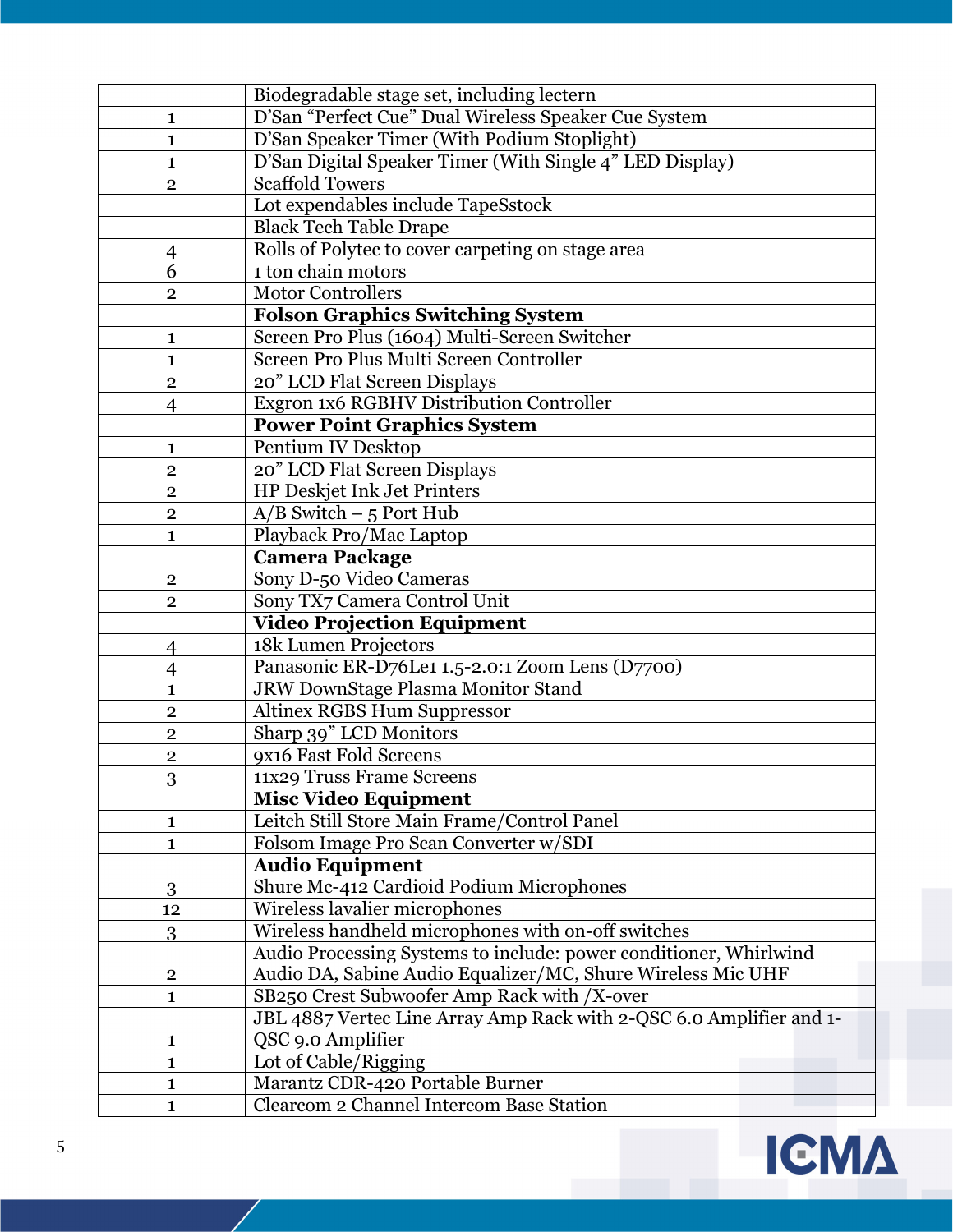| 12             | Beyer DT-108 Single Muff Headsets           |
|----------------|---------------------------------------------|
| 12             | <b>Clearcom Single Channel Beltpacks</b>    |
| 1              | Telex VRT700 Single Ch Wireless Interco     |
|                | <b>Lighting Equipment</b>                   |
|                | 6x MAC 2000 Performance                     |
| 10             | 26 Degree Leko                              |
| 20             | 36 Degree Leko                              |
| 10             | Wide Body Leko                              |
| 10             | Mac 2K Profile II                           |
| $\overline{2}$ | <b>MAK 2K Performance</b>                   |
| 1              | 48 Channel Dimmer                           |
| 1              | Grande MA Ultra Lite Controller with UPS    |
|                | <b>Power and Rigging Equipment</b>          |
| $\mathbf{1}$   | 100 Amp 3/0 Audio PD with Feeder & Tails    |
| $\mathbf{1}$   | 100 Amp 3/0 Video PD with Feeder & Tails    |
| 1              | 200 Amp 3/0 Lighting PD with Feeder & Tails |
| $\overline{2}$ | Distro Rack with Feeder & Tails             |
| 4              | Genie ST25 Supertower Lift                  |
|                | Scissor Lift 28' (3 days)                   |
| 16             | Tomcat 12"x12"x10' Upstate Truss            |

### **Exhibit Hall**

The Exhibit Hall will be held on Level 1 of the OKCCC in Halls B/C/D, 153,663 sq. ft. We will not be utilizing all this space, and have plenty of space to be creative.

The hall will be set with (125) 10'w x 10'd booths, a (40) board poster session, an area for food & beverage purchases with round tables for seating and a Brownfields Block USA Structure.

Load-In/Set-Up: Monday, August 15, 2022 and Tuesday, August 16, 2022 at 8:00 AM. Set-By and Show-Ready: Tuesday, August 16, 2022 at 3:30 PM. Strike: Thursday, August 18, 2022 after 2:00 PM.

The Audio Visual Management, Equipment and Production Services Contractor is to provide:

|   | (1) BROWNFIELDS BLOCK USA                                               |
|---|-------------------------------------------------------------------------|
| 4 | 50" Diagonal LCD Screens                                                |
|   | OFFICIAL AUDIO VISUAL PROVIDER TO EXHIBIT HALL                          |
|   | Will supply AV product and service to the exhibitors                    |
|   | Will provide necessary electronic order forms for the Service Kit at no |
|   | charge                                                                  |

#### **Exhibitor & Affiliate Post Show Reporting**

The Audiovisual Management, Equipment and Production Services Contactor agrees to provide ICMA detailed post show exhibitor and affiliate recaps to include (but not be limited to), the following information at no charge:

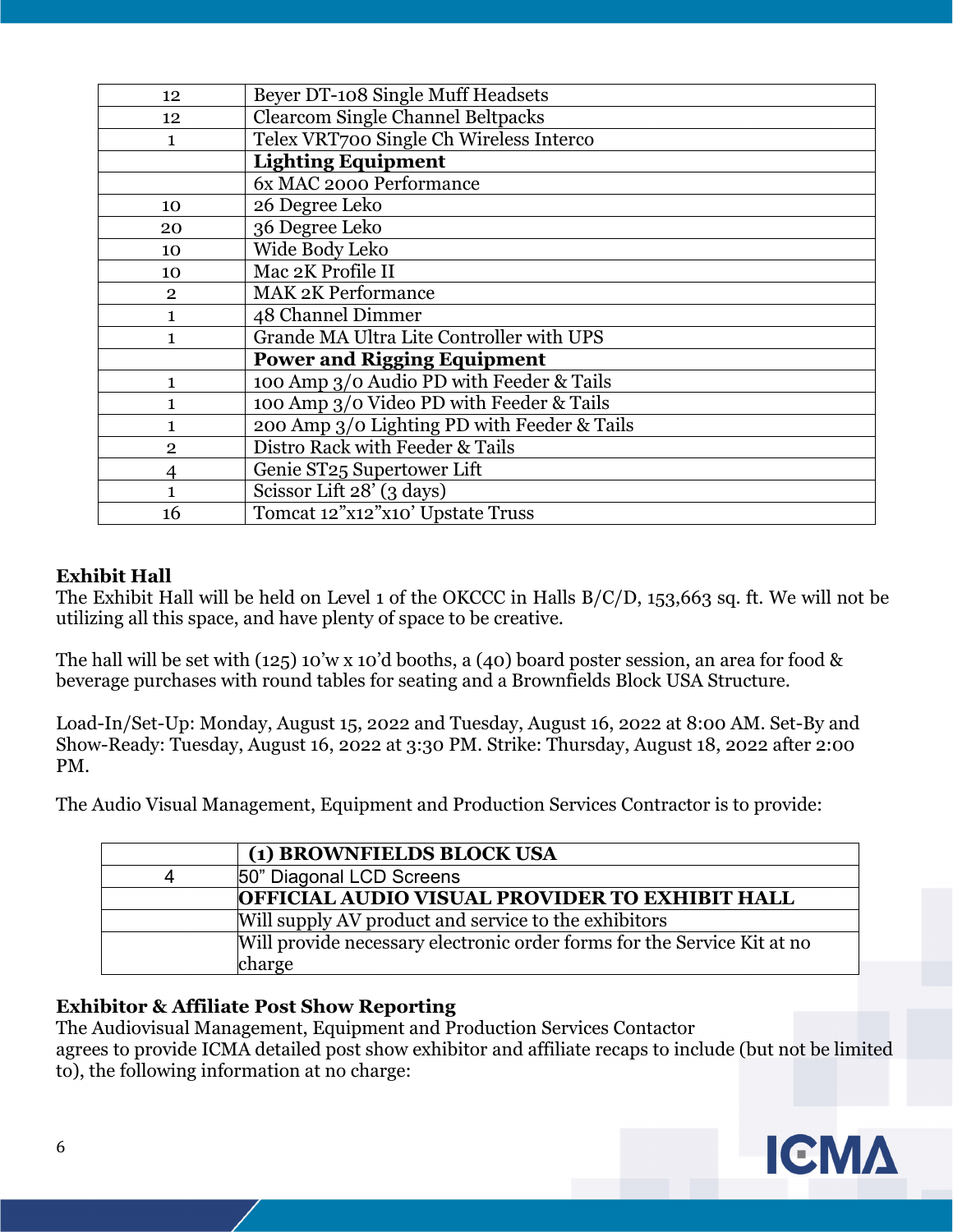\_Labor (Total Hours) \_Equipment (Total Volume) \_Specialty Rental Items (Total Volume)

#### **Greening Initiatives**

A priority has been placed on increasing the environmental performance of the Brownfields Conferences. The continued task for the 2022 Conference involves developing and implanting a waste reducing and recycling strategy for reducing and recovering the large volumes of waste materials generated during move-in, meeting dates and move-out of the Conference.

The Audio Visual Management, Equipment and Production Services Contractor is to provide:

| 13 | Electronic Sign Boards and formatting of information on boards        |
|----|-----------------------------------------------------------------------|
|    | outside Educational Meeting Rooms                                     |
|    | (4 Panels, 1 ERF, 3 Roundtables, and 3 Topic Talks                    |
|    | Electronic Sign Board with sponsor notifications in Registration Area |
|    | Biodegradable stage set for the Plenary Session.                      |

#### **Offices**

Four of the (8) Offices, located at the OKCCC and Omni will be in need of various Audio Visual Management, Equipment and Production Services. Load-In/Set-Up: Monday, August 15, 2022 at 8:00 AM; Set-By: Monday, August 15, 2022 at 2:00 PM; Strike: Friday, August 19, 2022 by 11:59 PM

The Audio Visual Management, Equipment and Production Services Contractor is to provide:

|    | $\overline{\text{ICMA Show}}$ Office and Storage (205 A/B)                           |
|----|--------------------------------------------------------------------------------------|
| 20 | Radios with ear pieces with appropriate number of chargers                           |
|    | Color Copier with ability to staple and filled with $8\frac{1}{2}$ "x11" white paper |
|    | Color Printer linked to personal laptops via WiFi. Printer filled with 8             |
|    | $\frac{1}{2}$ "x11" white paper                                                      |

|                | <b>Office of Brownfields &amp; Land Revitalization/Regional</b><br><b>Administrators Office (206 A)</b>     |
|----------------|-------------------------------------------------------------------------------------------------------------|
| $\overline{2}$ | Desktop computers and monitors w/ DVD ROM CD Combo, USB ports,<br>keyboard mouse, cord/cables               |
|                | Black/White laser printer linked to both computers. Printer filled with<br>$8\frac{1}{2}$ "x11" white paper |

| Office of Land & Emergency Management (206 B)                                   |
|---------------------------------------------------------------------------------|
| Desktop computer and monitor w/DVD ROM CD Combo, USB port,                      |
| keyboard mouse, cord/cables                                                     |
| Black/White laser printer. Printer filled with $8\frac{1}{2}$ "x11" white paper |

|  | $^{\dagger}$ VIP Office (207 A) |  |
|--|---------------------------------|--|
|--|---------------------------------|--|

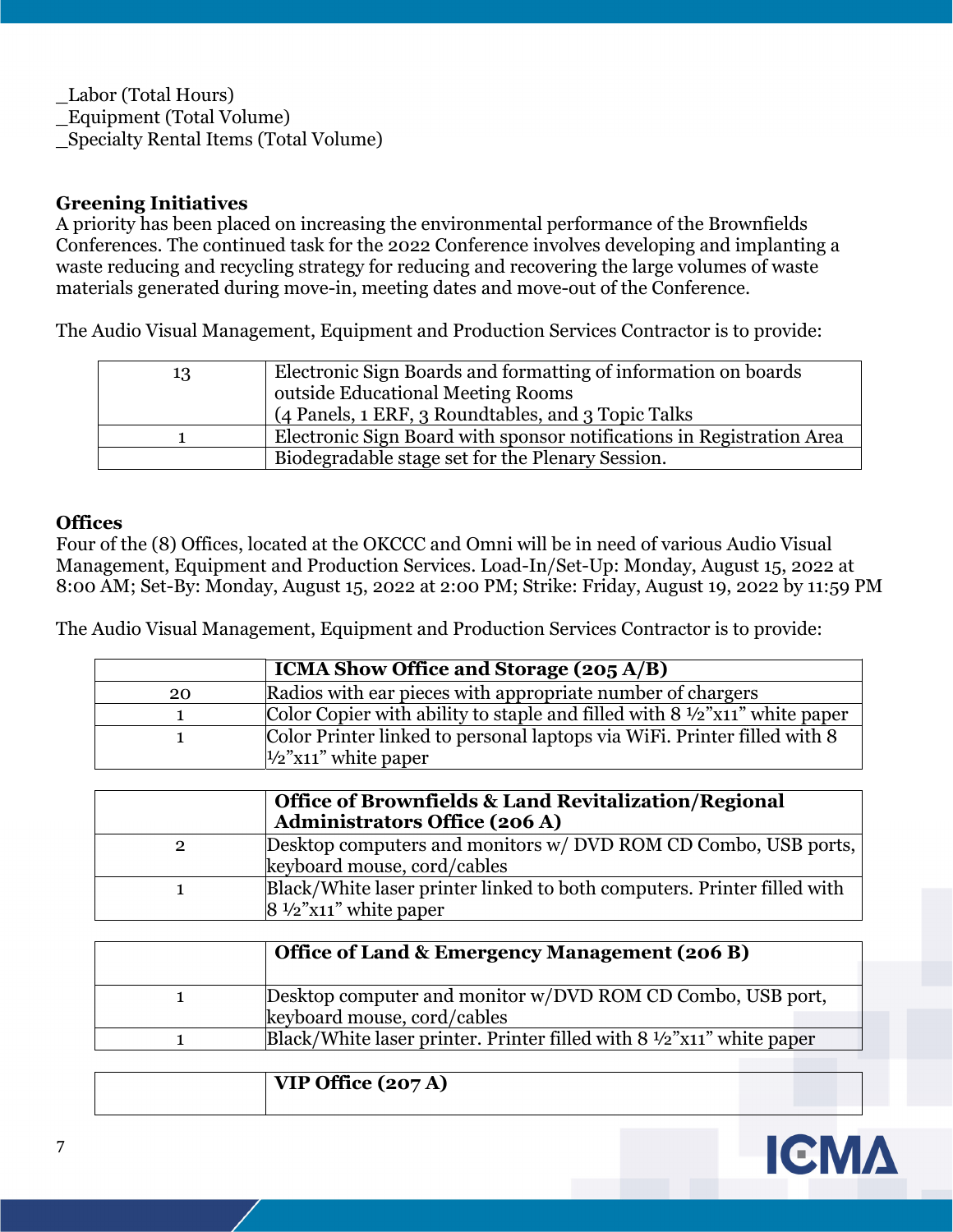| Desktop computer and monitor w/ DVD ROM CD Combo, USB port,<br>keyboard mouse, cord/cables |
|--------------------------------------------------------------------------------------------|
| Black/White laser printer. Printer filled with $8\frac{1}{2}$ "x11" white paper            |

#### **Speaker Ready Desk**

A plan must be created and presented to offer a Speaker Ready Desk on-site to insure Federal Government speakers presentations are not encrypted and are ready for presentation.

#### **On-Site Staff Support**

A minimum of (6) staff persons to be on-site for all setup, meeting days and dismantle, Monday, August 15, 2022 through Friday, August 19, 2022. Several of these staff will be assigned to Meeting room Clusters during the educational programming to insure Audio Visual and Speaker integrity.

#### **Statement of Work**

The contractor shall perform the following Audio Visual Management, Equipment and Production Services for the 2022 National Brownfields Training Conference at the Oklahoma City Convention Center (OKCCC), 100 Mick Cornett Drive, Oklahoma City, OK 73109 and Omni Oklahoma City Hotel, 100 W. Oklahoma City Blvd., Oklahoma City, OK 73109, August 15 – 19, 2022.

| <b>Task</b>  | <b>Description</b>                                                    |
|--------------|-----------------------------------------------------------------------|
| 1            | Participate in at least (1) site visit to Oklahoma City, OK           |
| $\mathbf{2}$ | May 2022 work with Technical Manager on identifying standard          |
|              | meeting room sets                                                     |
| 3            | May 2022 work with Senior Program Manager on the Plenary Session      |
|              | <b>Stage Design</b>                                                   |
| 4            | June 2022, join Team Conference Greening Team.                        |
| 5            | May 2022, present ideas to ICMA on biodegradable/recyclable           |
|              | materials to be used                                                  |
| 6            | May 2022, provide Exhibit Management Provider an electronic version   |
|              | of AV order form for exhibitors                                       |
| 7            | May 2022, present General Session Floorplan and room diagrams to      |
|              | OKCCC and Omni for approval, keeping in mind social distancing        |
|              | protocals                                                             |
| 8            | May 2022, AV Certificate of Insurance is due to OKCCC                 |
| 9            | June 2022, begin communicating with Affiliate Meeting Requestees      |
|              | regarding additional AV needs including the Brownfields Block USA     |
| 10           | In early June 2022, provide Technical Manager with needs for AV       |
|              | office: ie: tables, chairs, set                                       |
| 11           | June 2022, Senior Program Manager will advise if there will be taping |
|              | of the Plenary Session(s)                                             |
| 12           | June 2022, with Technical Manager participate in conference call for  |
|              | streamlining audio visual equipment, services and personnel between   |
|              | the exhibit hall and educational programming and show management      |
|              | events. Determine meeting clusters                                    |
| 13           | Late June, prepare to accept Function Book from Technical Manager     |
| 14           | July 2022, participate in on-site turn over meeting with Technical    |
|              | Manager                                                               |

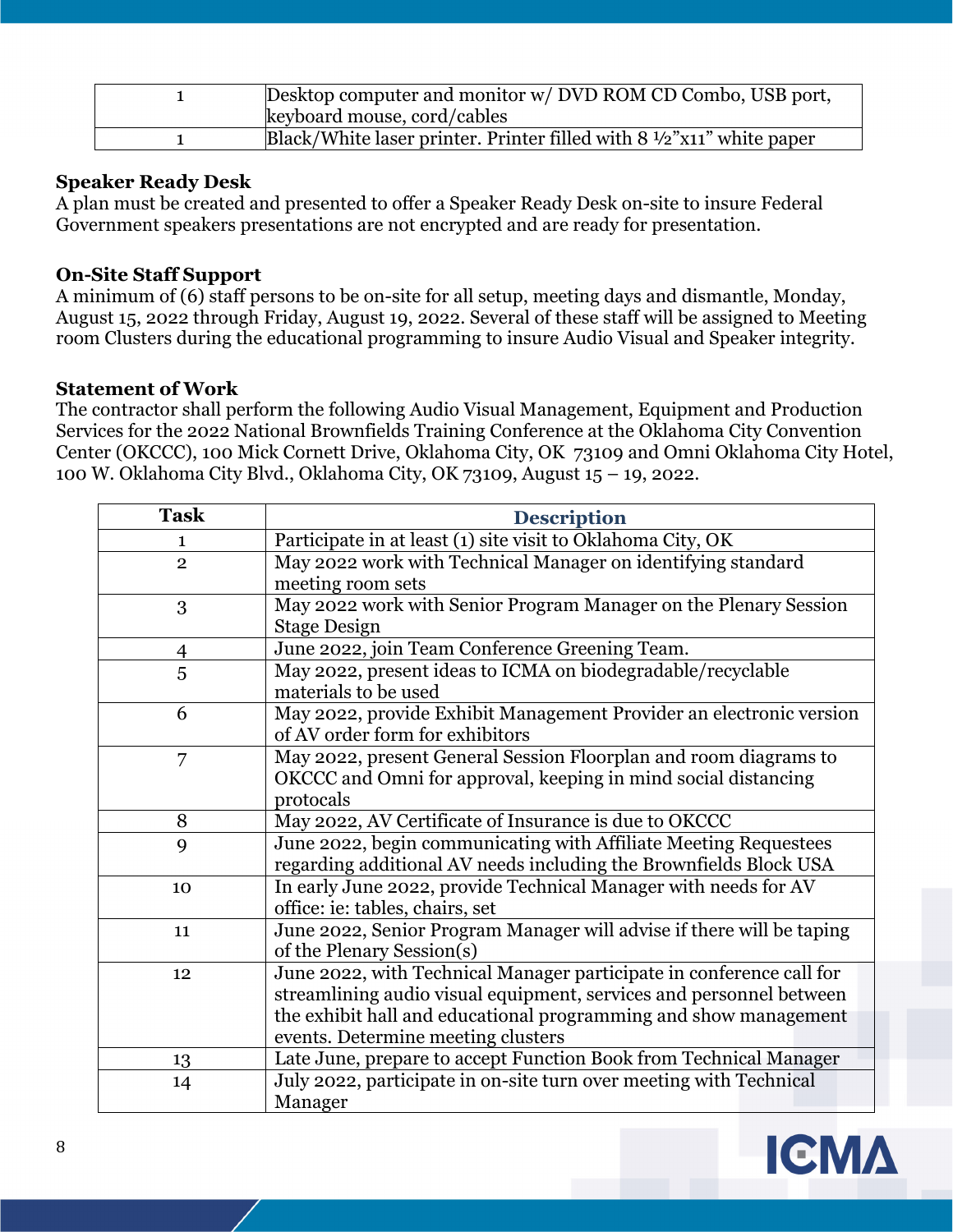| <b>Task</b> | <b>Description</b>                                                                                                                                                                                                                            |
|-------------|-----------------------------------------------------------------------------------------------------------------------------------------------------------------------------------------------------------------------------------------------|
| 15          | July 2022 assist Technical Manager with development of Production<br>Schedule                                                                                                                                                                 |
| 16          | July 2022, provide names of AV on site team to Housing Manager                                                                                                                                                                                |
| 17          | July 2022 work with Senior Program Manager on development of a<br><b>Plenary Session Rehearsal Schedule</b>                                                                                                                                   |
| 18          | Late July 2022, receive scripts from Technical Manager and any special<br>needs of speakers                                                                                                                                                   |
| 19          | Late July 2022, coordinate with OKCCC and Omni on dock<br>assignments and restrictions for load-in, August 15-16, 2022                                                                                                                        |
| 20          | Late July 2022, prepare to receive Technical Managers on-site<br><b>Production Schedule</b>                                                                                                                                                   |
| 21          | August 15-16, 2022, deliver all conference audio visual and office<br>equipment as noted on the Function Sheets, diagrams and freight grids.                                                                                                  |
| 22          | August 15, 2022, begin set-up of equipment in Offices as per<br>Registration Function Sheets and diagrams.                                                                                                                                    |
| 23          | August 15, 2022, begin set up of plenary session, educational meeting<br>rooms, affiliate meeting rooms, Brownfields Block USA, Show<br>Management events as per Function Sheets and diagrams and all<br>exhibitor orders in the Exhibit Hall |
| 24          | August 15, 2022, participate in Pre-Conference Meeting with OKCCC<br>and Omni                                                                                                                                                                 |
| 25          | August 15, 2022, all electronic signage outside meeting rooms being<br>used on Monday, August 15, 2022 and Tuesday, August 16, 2022 set by<br>4:30 PM                                                                                         |
| 26          | August 15, 2022, all Special Event, Brownfields University and Affiliate<br>Meeting Rooms with Monday, August 15, 2022 and Tuesday, August 16,<br>2022 functions to be set by 4:30 PM                                                         |
| 27          | August 15, 2022, participate in ICMA On-Site Staff meeting regarding<br>Audio Visual equipment in the various meeting room types and use of<br>radio communication                                                                            |
| 28          | August 16, 2022, insure all AV equipment is show ready for August 16,<br>2022 programming and AV technicians are manning their meeting<br>room cluster, if necessary, and the Speaker Ready Desk                                              |
| 29          | August 16, 2022, participate in daily key team meeting with Technical<br>Manager, Senior Program Manager and OKCCC & Omni CSM                                                                                                                 |
| 30          | August 16, 2022, by 2:30 PM Plenary Session set and ready for<br>Tuesday, August 16, 2022, 3:30 PM Rehearsal and 4:30 PM start of<br>Opening Plenary. All names rehearsed                                                                     |
| 31          | August 16, 2022, all educational meeting rooms, affiliate meeting<br>rooms and Show Management Rooms not utilized on Tuesday, August<br>16, 2022 to be set and ready by 4:30 PM                                                               |
| 32          | August 16, 2022, all electronic signage outside meeting rooms not being<br>used on Tuesday, August 16, 2022 set by 4:30 PM                                                                                                                    |
| 33          | August 16, 2022, conduct rehearsal and produce Opening Plenary<br>Session. Save audio and visual and hard scripts of the session                                                                                                              |

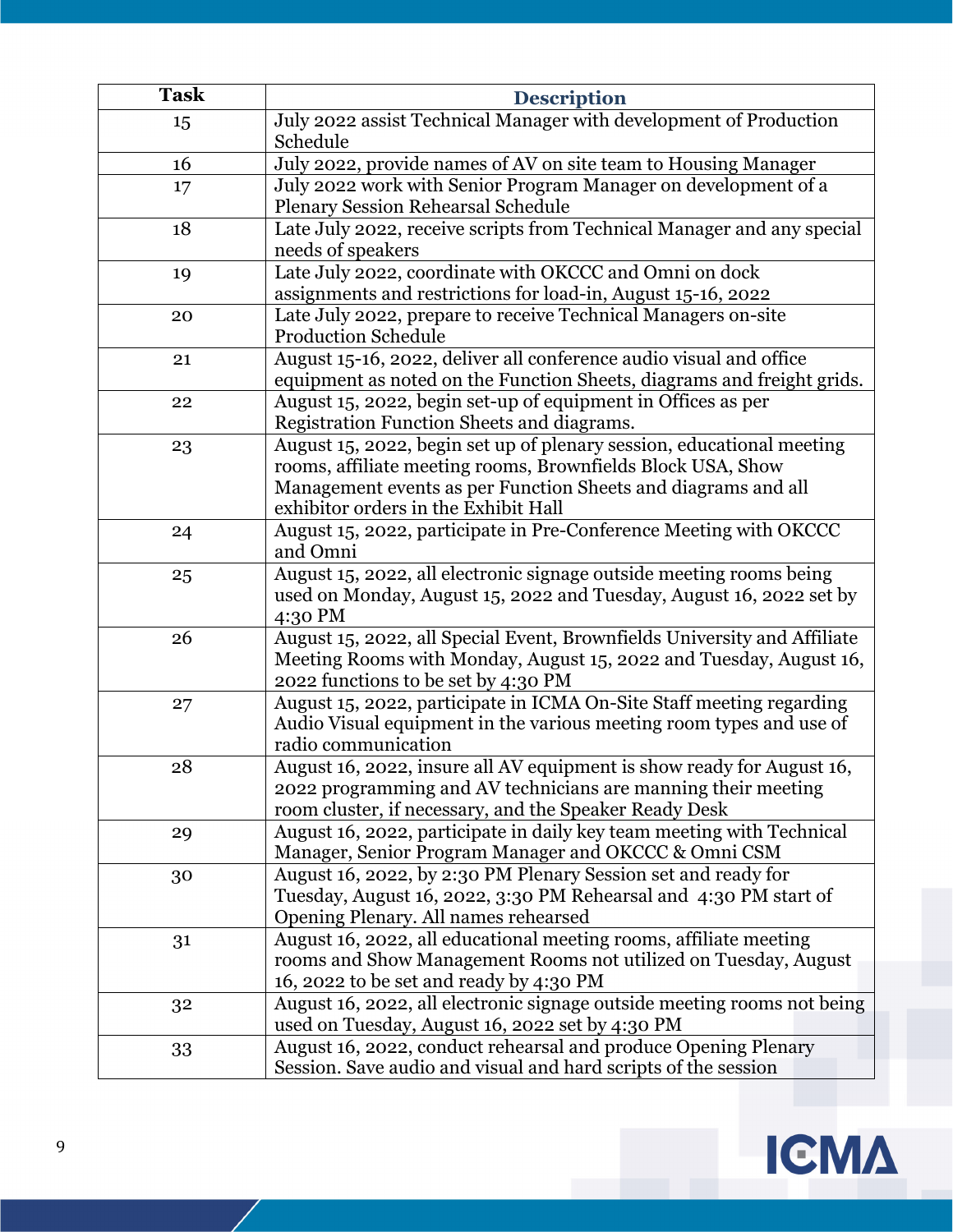| <b>Task</b> | <b>Description</b>                                                                                                                                                                                                                                                 |
|-------------|--------------------------------------------------------------------------------------------------------------------------------------------------------------------------------------------------------------------------------------------------------------------|
| 34          | August 17, 2022, insure all AV equipment is show ready for August 17,<br>2022 programming and AV technicians are manning their meeting<br>room cluster and Speaker Ready Desk                                                                                      |
| 35          | August 17, 2022, coordinate with OKCCC and Omni on dock<br>assignments and restrictions for load-out on August 19, 2022                                                                                                                                            |
| 36          | August 17, 2022, Mayor's Round Table Plenary Session set and ready<br>for Wednesday, August 17, 2022 9:00 AM start of Plenary. All names<br>rehearsed                                                                                                              |
| 37          | August 17, 2022, conduct rehearsal and produce Mayor's Round Table<br>Plenary Session. Save audio and visual and hard scripts of the session.                                                                                                                      |
| 38          | August 17, 2022, participate in daily key team meeting with Technical<br>Manager, Senior Program Manager, OKCCC and Omni CSM                                                                                                                                       |
| 39          | August 18, 2022, insure all AV equipment is show ready for August 18,<br>2022 programming and AV technicians are manning their meeting<br>room cluster and Speaker Ready Desk                                                                                      |
| 40          | August 18, 2022 Plenary Session set and ready for Thursday, August 18,<br>2022 9:00 AM start of Closing Keynote Session. All names rehearsed                                                                                                                       |
| 41          | August 18, 2022, conduct rehearsal and produce Closing Keynote<br>Session. Save audio and visual and hard scripts of the session.                                                                                                                                  |
| 42          | August 18, 2022, participate in daily key team meeting with Technical<br>Manager, Senior Program Manager, OKCCC and Omni CSM                                                                                                                                       |
| 43          | August 18, 2022, after 2:00 PM and before 11:59 PM begin move-out of<br>all AV equipment in exhibit hall. All tape removed and space left clean<br>and clear.                                                                                                      |
| 44          | August 18, 2022, 4:30 - 11: 59 PM begin move-out of all equipment in<br>Plenary Session. All tape removed and space left clean and clear.                                                                                                                          |
| 45          | August 19, 2022, insure all AV equipment is show ready for August 19,<br>2022 programming and AV technicians are manning their meeting<br>room cluster and Speaker Ready Desk                                                                                      |
| 46          | August 19, 2022, present Senior Program Manager with electronic copy<br>of all Plenary Session audio and visual tapings                                                                                                                                            |
| 47          | August 19, 2022, prepare and review final invoice with Technical<br>Program Manager and Senior Program Manager                                                                                                                                                     |
| 48          | August 19, 2022, after 11:30 AM and before 11:59 PM begin move-out of<br>all equipment and electronic signboards in offices, registration, affiliate<br>meeting space and meeting space at the OKCCC and Omni. All tape<br>removed and space left clean and clear. |
| 49          | Provide Technical Manager, a post show exhibitor and affiliate recaps<br>to include: Total Labor Hours, Total Volume for Equipment and Total<br>Volume for Specialty Rental Items.                                                                                 |

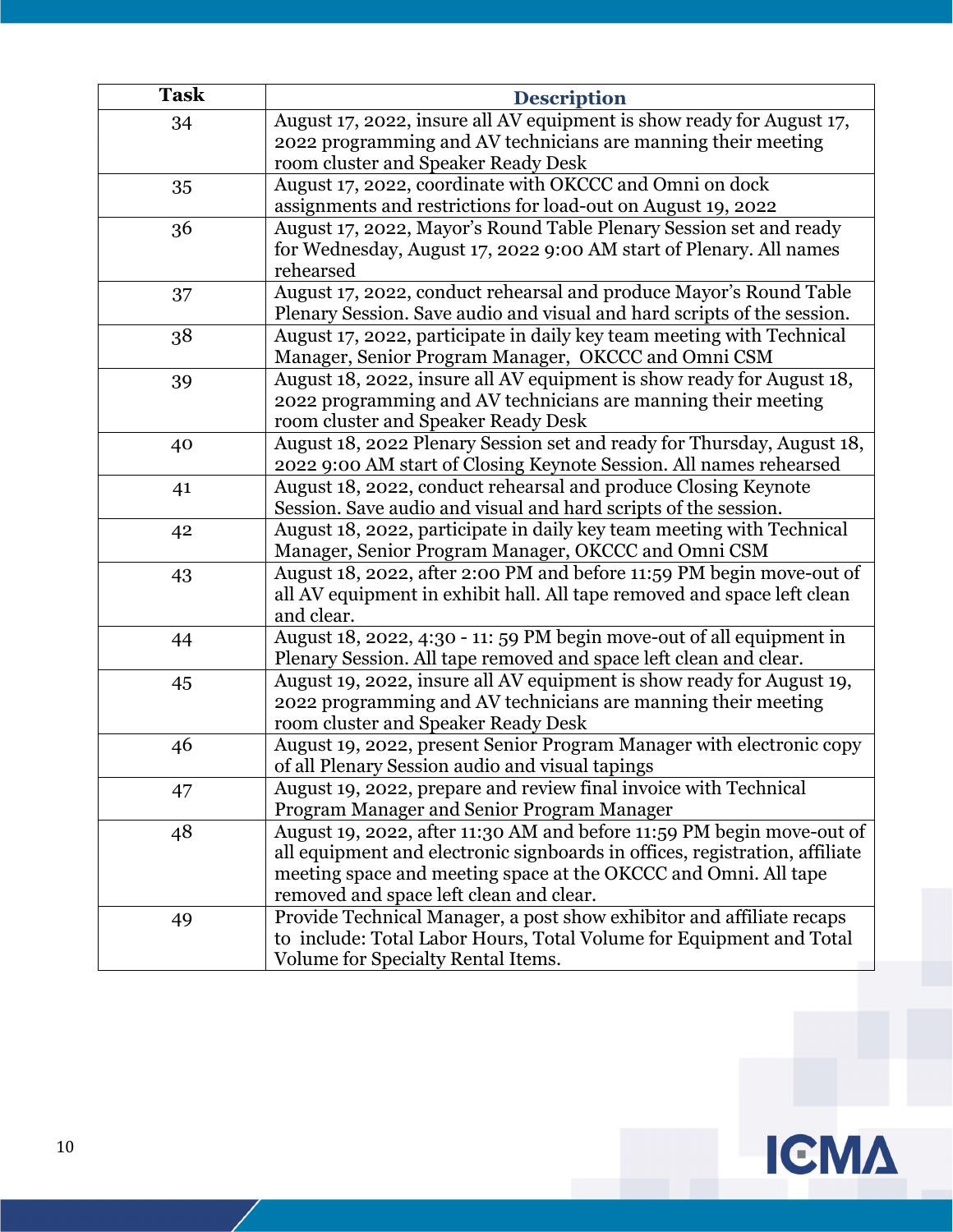#### **SUBMISSION REQUIREMENTS:**

| ,,,,,,,,,,,       | Y CAAMAHAAA LOO                                                              |
|-------------------|------------------------------------------------------------------------------|
| <b>Section 1:</b> | Please limit to no more than two pages. CV's or résumés will not count       |
| Company           | toward the page limit.                                                       |
| Profile           | 1. Provide a description of your business                                    |
|                   | 2. CV's or résumés of key personnel-in a leading paragraph, please           |
|                   | indicate how much time each person(s) will devote to this project and        |
|                   | what other projects this person (s) undertake at the same time.              |
|                   |                                                                              |
| <b>Section 2:</b> | 1. Do you have remote offices in Oklahoma, Arkansas, Louisiana, New          |
| Approach          | Mexico or Texas?                                                             |
|                   | a. If yes, which cities?                                                     |
|                   |                                                                              |
|                   | 2. Will you require the use of a sub-contractor?                             |
|                   | a. If yes, name company.                                                     |
|                   |                                                                              |
|                   | 3. How many shows have you serviced in Oklahoma, Arkansas,                   |
|                   | Louisiana, New Mexico or Texas in the past 5 years?                          |
|                   | 4. Do you currently serve as the official Audiovisual                        |
|                   |                                                                              |
|                   | Management, Equipment and Production Services                                |
|                   | Contractor for any of the Convention Centers in the<br>states noted above?   |
|                   |                                                                              |
|                   | How do you assist clients with staying within budget?<br>5.                  |
|                   |                                                                              |
|                   | 6. What other types of services/products do you provide that                 |
|                   | may be of interest to ICMA?                                                  |
|                   |                                                                              |
|                   | <b>Planning the Event:</b>                                                   |
|                   | 7. Planning for the National Brownfields Training Conference                 |
|                   | during the unprecedented Novel Coronavirus offers unique                     |
|                   | challenges. Please describe how your firm will be ready to start             |
|                   | with essential key tasks including:                                          |
|                   | a. Finalizing Plenary Session stage and room set                             |
|                   | b. Working with local Labor                                                  |
|                   | c. Other                                                                     |
|                   |                                                                              |
|                   | 8. How would the company and its staff participate in planning               |
|                   | meetings?                                                                    |
|                   |                                                                              |
|                   | What is the charge, if any, for staff to accompany the event<br><b>q.</b>    |
|                   | organizer on site visits?                                                    |
|                   | 10. Please list any specialty items, etc., and the potential cost savings to |
|                   |                                                                              |

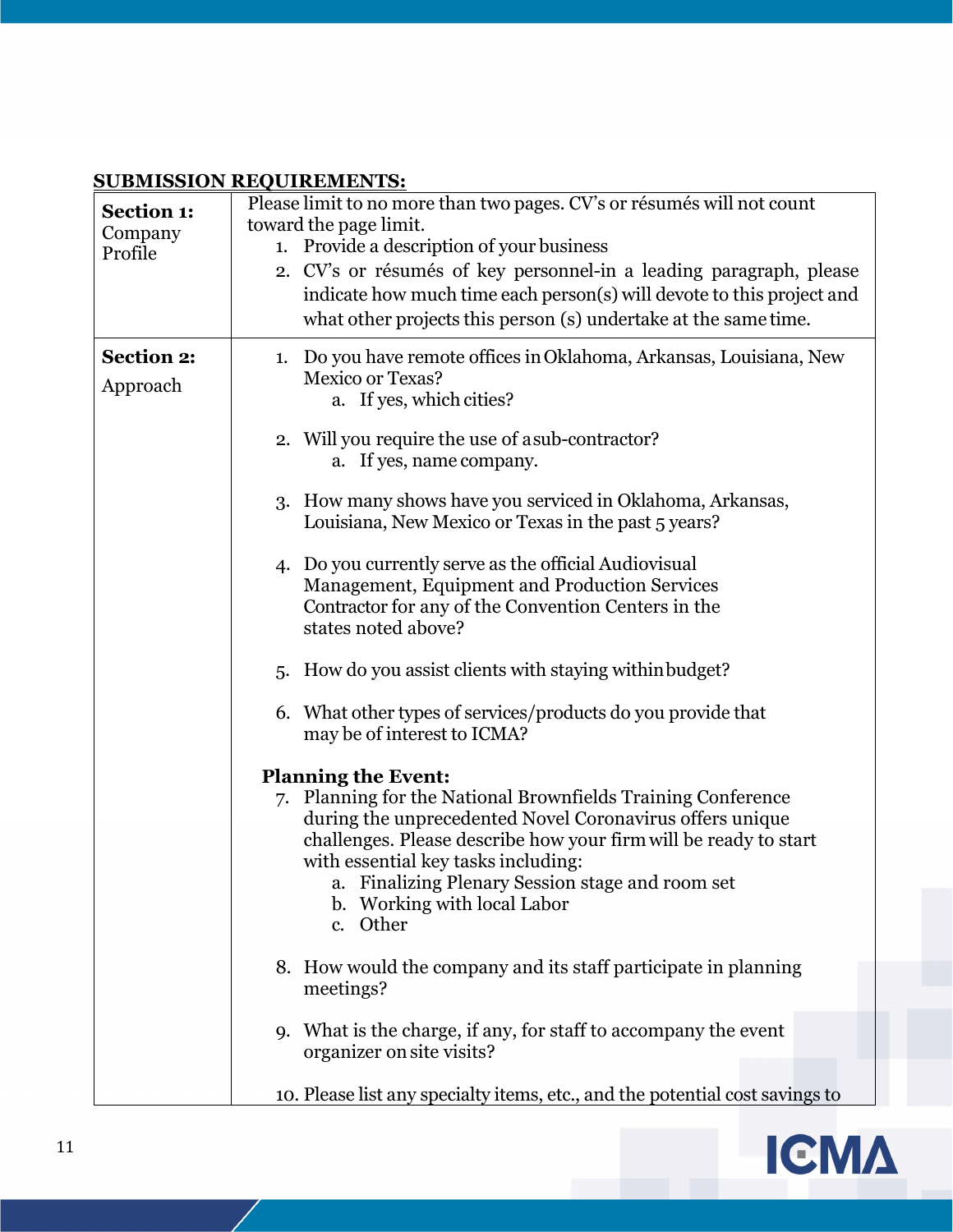|                       | ICMA.                                                                                                                                                                                                                    |
|-----------------------|--------------------------------------------------------------------------------------------------------------------------------------------------------------------------------------------------------------------------|
|                       | 11. Various ancillary groups (separate from ICMA) are permitted to<br>hold meetings and social functions during this conference. Are<br>you prepared to provide service to these groups and provide<br>separate billing? |
|                       | 12. Would ICMA receive any discounts/rebates if these other<br>groups utilizeyour services?                                                                                                                              |
|                       | 13. What size store room is required onsite?                                                                                                                                                                             |
|                       | <b>Costs &amp; Services:</b>                                                                                                                                                                                             |
|                       | 14. Describe the company's payment policy, including any deposits<br>required and how any discrepancies are handled:                                                                                                     |
|                       | Labor:                                                                                                                                                                                                                   |
|                       | 15. Indicate the types and levels of insurance the company carries:                                                                                                                                                      |
|                       | 16. Errors & Omissions Insurance:                                                                                                                                                                                        |
|                       | <b>Workers Compensation Insurance:</b>                                                                                                                                                                                   |
|                       | Commercial Liability Insurance:                                                                                                                                                                                          |
|                       | Commercial Automobile Liability Insurance:                                                                                                                                                                               |
|                       | Other:                                                                                                                                                                                                                   |
|                       | <b>Additional Services and Products:</b><br>17. Share any additional services or products not officially requested in<br>this proposal that could be of use or interest to ICMA.                                         |
| Section 3.<br>Pricing | 1. On the attached worksheet, provide an itemized listing of your<br>proposed pricing. State where there may be extra fees for either<br>customizations or extra services.                                               |

### **CONTRACT TERM AND DELIVERY DATES**

ICMA expects to award a 5 month term. Final delivery dates will be negotiated upon award.

### **EVALUATION AND AWARD PROCESS**

Offers will be evaluated based upon:

- 1. ability to match the qualifications set forth in this solicitation
	- a. section 1 (10%)

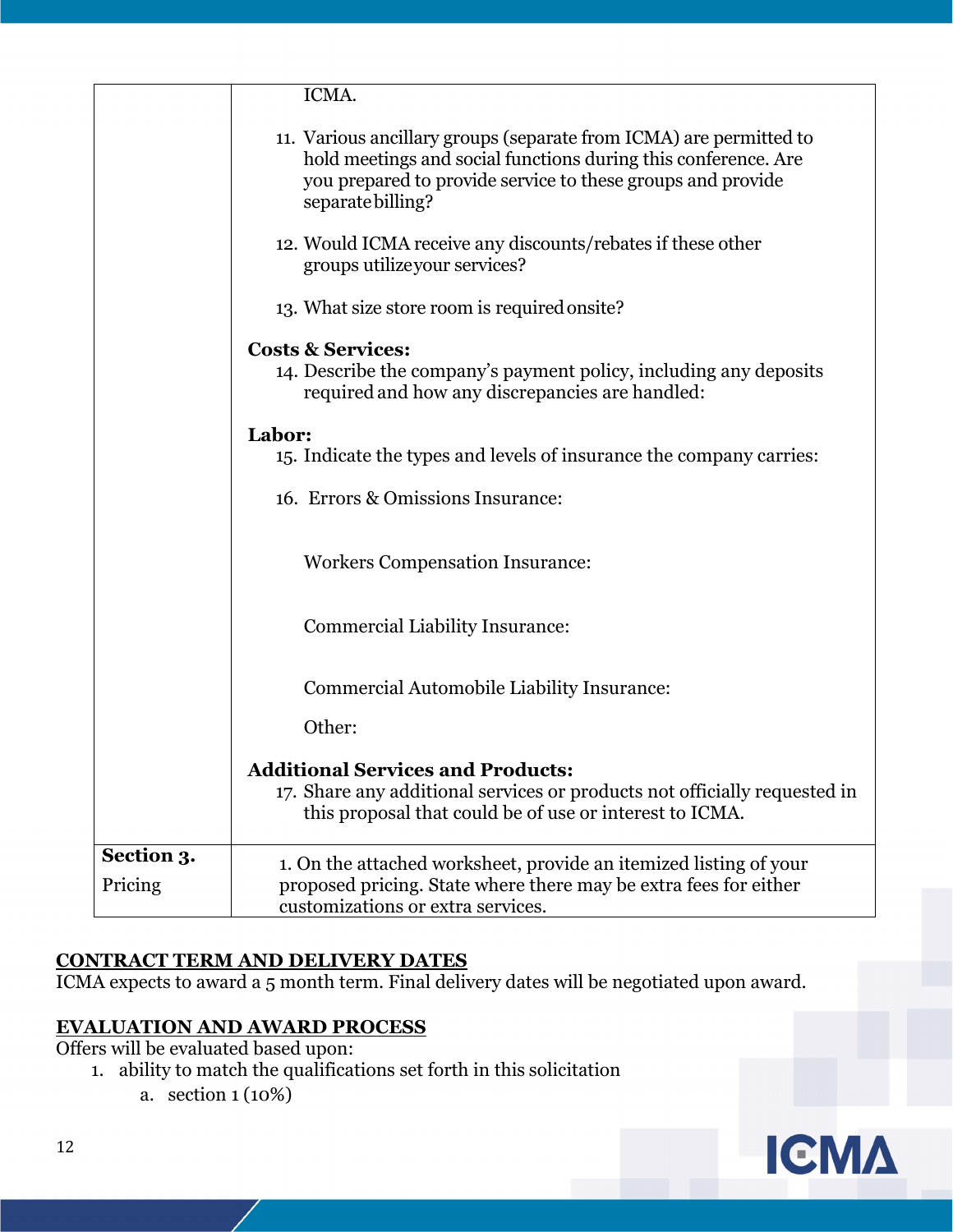- b. section 2 (45%)
- c. section  $3(45%)$

ICMA reserves the right to award under this solicitation without further negotiations. The respondents are encouraged to offer their best terms and prices with the original submission.

### **INSTRUCTIONS TO THE RESPONDENTS**

Respondents interested in providing the services described above should submit a proposal following the prescribed format in the Submission Requirements section of this RFP. Adherence to the proposal format by all respondents will ensure a fair evaluation with regard to the needs of ICMA. Respondents who do not follow the prescribed format may be deemed non-responsive. A letter transmitting the proposal must be signed by an officer of the firm authorized to bind the respondent as required by this solicitation.

- 1. Transmission letter
- 2. Package no more than 15 pages excluding CV's or resumes and required forms
- 3. Completed and signed required forms

Packages must be submitted electronically to Representative, Grants and Contracts Administration at workwithus@icma.org with copies to schelhornbennett@aol.com and esparks@icma.org with subject line "**Brownfields 2022/ Audio Visual Management, Equipment and Production Services**" in the subject line. No phone calls please.

Applications received after the closing date stated on the top of page 1 will be rejected.

### **APPENDICES (REQUIRED FORMS)**

 $W$ - $Q$ New Vendor Form

### **GENERAL CONDITIONS**

Proposal Submission - Late proposals and proposals lacking the appropriate completed forms will be returned. Faxed proposals will not be accepted. Proposals will not be accepted at any other ICMA location other than the email address above. If changes are made to this solicitation, notifications will be sent to the primary contact provided to ICMA from each Respondent.

Proprietary Information - Careful consideration should be given before confidential information is submitted to ICMA as part of your proposal. Review should include whether it is critical for evaluating a proposal, and whether general, non-confidential information, may be adequate for review purposes. Information submitted to ICMA that the Respondent wishes to have treated as proprietary and confidential trade secret information, should be identified and labeled "Confidential" or "Proprietary" on each page at the time of disclosure. This information should include a written request to except it from disclosure, including a written statement of the reasons why the information should be excepted. However, ICMA cannot guarantee the confidentiality of any information submitted.

Contract Award - ICMA anticipates making one award under this solicitation. It may award a contract based on initial applications without discussion, or following limited discussion or negotiations. Each

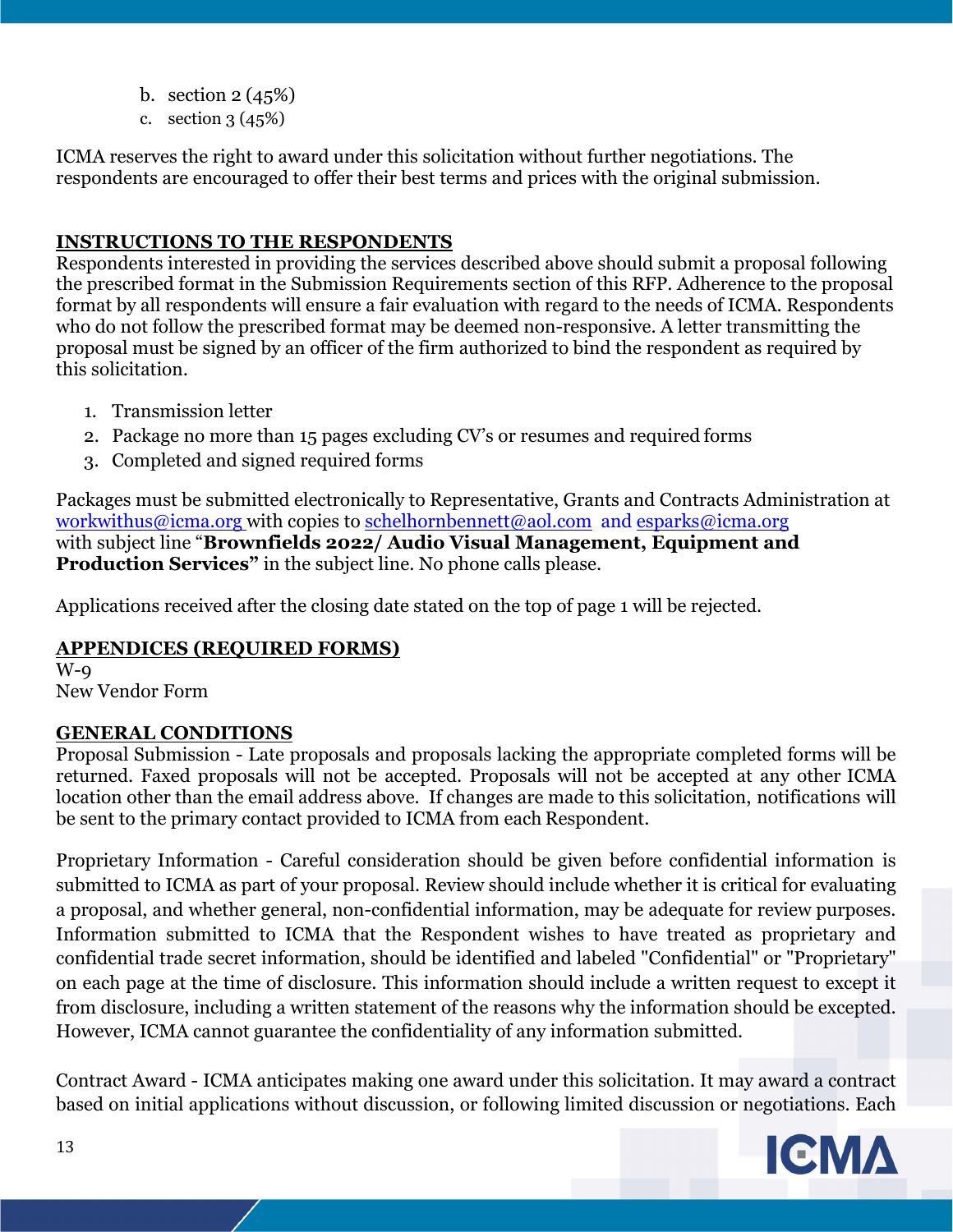offer should be submitted using the most favorable cost and technical terms. ICMA may request additional data or material to support applications. ICMA expects to notify Respondents quickly as to whether your proposal has been selected to receive an award.

Limitation - This solicitation does not commit ICMA to award a contract, pay any costs incurred in preparing a proposal, or to procure or contract for services or supplies. ICMA reserves the right to accept or reject any or all proposals received, to negotiate with all qualified sources, or to cancel in part or in its entirety the solicitation when it is in ICMA's best interest.

Disclosure Requirement - The Respondent shall disclose any indictment for any alleged felony, or any conviction for a felony within the past five years, under the laws of the United States or any state or territory of the United States, and shall describe circumstances for each.

When a Respondent is an association, partnership, corporation, or other organization, this disclosure requirement includes the organization and its officers, partners, and directors or members of any similarly governing body. If an indictment or conviction should come to the attention of ICMA after the award of a contract, ICMA may exercise its stop-work right pending further investigation, or terminate the agreement.

No Gifts - It is ICMA's Policy that no gifts of any kind and of any value be exchanged between respondents and ICMA personnel. Discovery of the same will be grounds for disqualification of the vendor from participation in any of ICMA's procurements and may result in disciplinary actions against ICMA personnel involved in such discovered transactions.

Equal Opportunity - In connection with the procurement of the specified services, the firm warrants that it shall not discriminate because of race, color, religion, sex, national origin, political affiliation, non-disabling physical and mental disability, political status, matriculation, sexual orientation, gender identity or expression, genetic information, status as a veteran, physical handicap, age, marital status or any other characteristic protected by law.

Small and Disadvantaged Businesses – ICMA shall use good faith efforts to provide contracting and procurement opportunities for SDB's. SDB categories include minority business enterprises (MBE), woman-owned business enterprises (WBE), small veteran and disabled veteran owned businesses, Historically Black Colleges and Universities (HBCUs), predominantly Hispanic Universities (HACUs), small businesses in Historically Under-utilized Zones (HUB Zones) and private voluntary organizations (PVOs) principally operated and managed by economically disadvantaged individuals.

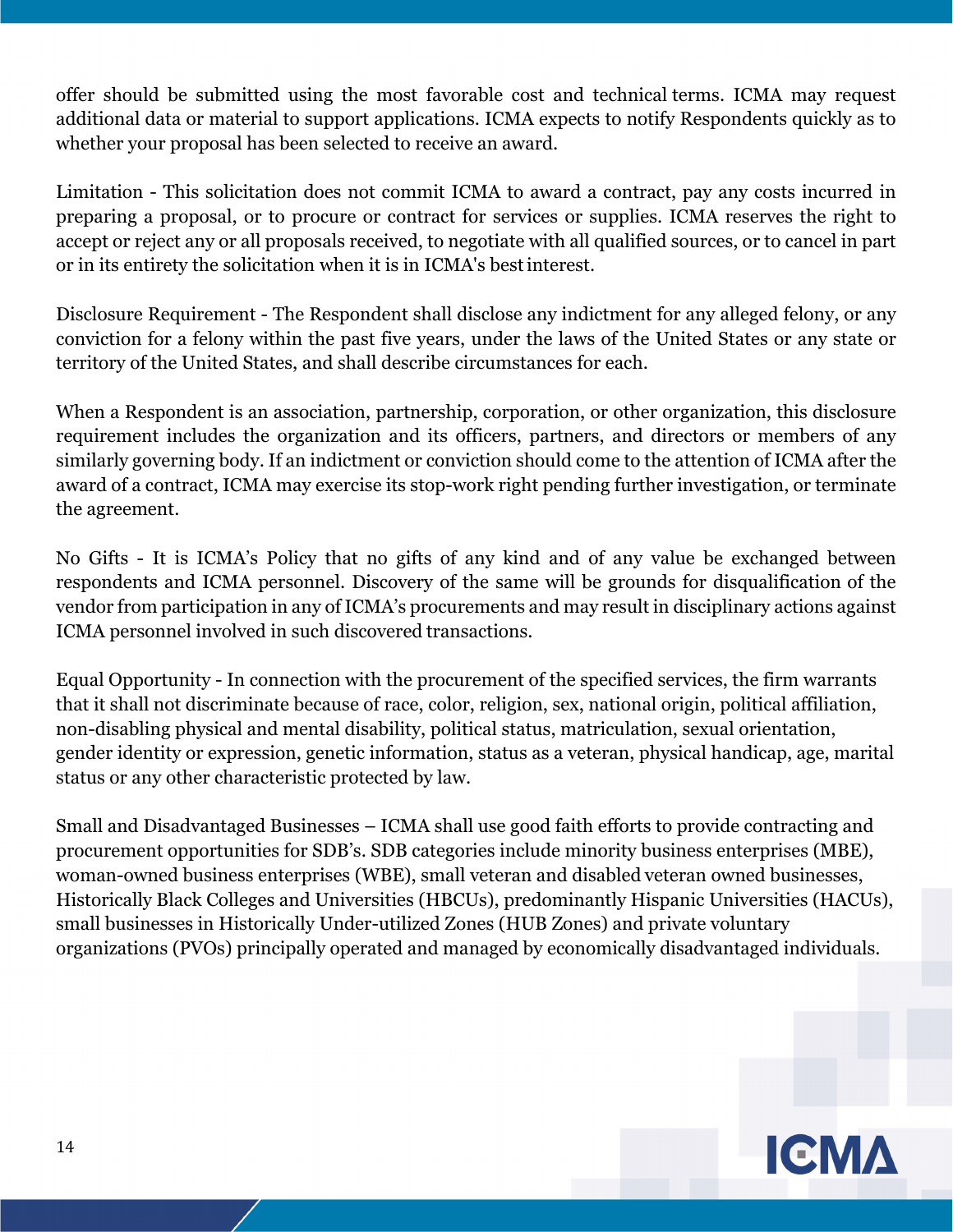# **EXAMPLE TERMS & CONDITIONS**

# **PURCHASE ORDER TERMS**

#### **Purchase Order Number**

The Purchase Order Number on page one must appear on all packages, delivery documents, invoices and correspondence.

### **Payment Terms**

Payment shall be linked to the timely delivery and approval of the described services or supplies. In case the services or supplies are not delivered on the Deliver By Date, ICMA is under no obligation to accept the services or supplies.

Vendor will provide payment information including bank account and wire instructions as requested by ICMA.

Invoice shall be paid by ICMA within thirty (30) days of invoice submission subject to acceptance of services or supplies.

Electronic submission (email) of invoices shall be sent to  $\qquad$  at with a copy to at ...

### **Acceptance of Terms**

Acceptance of this Order by Vendor may be made by signing the acknowledgment copy hereof or by partial performance hereunder, and any such acceptance shall constitute an unqualified agreement to all terms and conditions set forth herein unless otherwise modified in writing by the parties. Any additions, deletions or differences in the terms proposed by Vendor are objected to and hereby rejected, unless Buyer agrees otherwise in writing. No additional or different terms and conditions proposed by the Vendor in accepting this Order shall be binding upon Buyer unless accepted in writing by Buyer and no other addition, alteration or modification to, and no waiver of any of the provisions herein contained shall be valid unless made in writing and executed by Buyer and Vendor. Vendor shall perform in accordance with the Description/Quantity schedule set forth in this Order and all attachments thereto.

### **General Relationship**

Nothing contained in this contract shall be construed to (a) create the relationship of principal and agent, employer and employee, joint venture, or partnership between ICMA and the Vendor; and Vendor agrees that in all matters relating to this Order it shall be acting as an independent contractor and shall assume and pay all liabilities and perform all obligations imposed with respect of the performance of this Order.

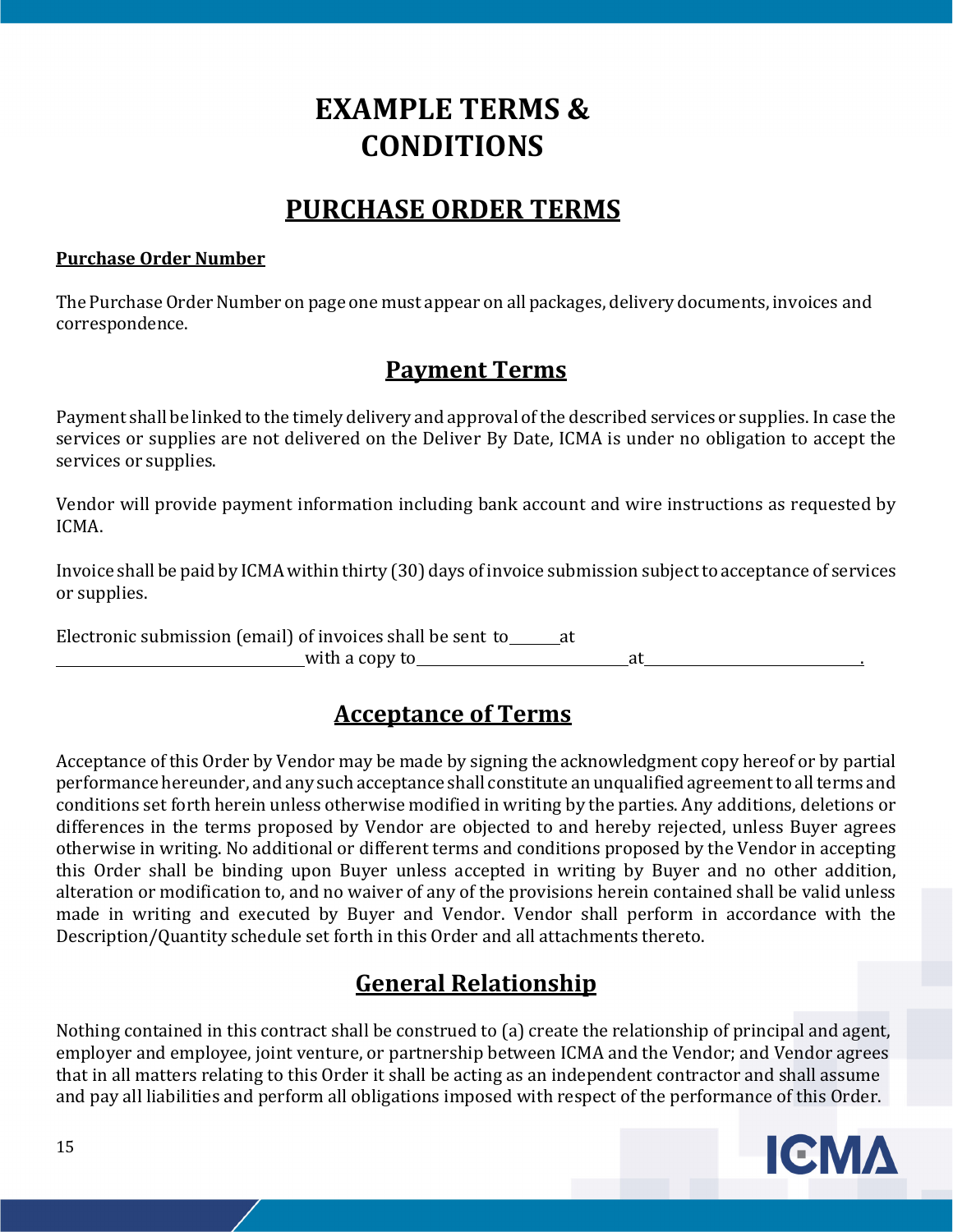Sell shall have no right, power or authority to create any obligation, expressed or implied, on behalf of Buyer and/or Buyer's customers and shall have no authority to represent Buyer as an agent.

## **Subcontracts and Assignments**

Vendor agrees to obtain Buyer's approval before subcontracting this Order or any substantial portion thereof; provided, however, that this limitation shall not apply to the purchase of standard commercial supplies or raw materials. Further, this Order shall not be assigned or delegated by Vendor without the prior written consent of Buyer.

## **Termination for Convenience**

Either party may terminate this Order, in whole or in part, at any time for any reason whatsoever upon 10 days' written notice to the other party. Upon termination, the Buyer shall pay the Vendor only for work performed and documented expenses incurred by the Vendor prior to the date of termination. Under no circumstance shall Buyer be liable for any other damages whatsoever, including loss of anticipated profit on account of such termination. Notwithstanding any partial termination of services, Vendor shall continue to perform and complete any remaining services required.

# **Termination for Default**

Buyer may, by written notice of default to Vendor, terminate the whole or any part of this Order in any one of the following circumstances:

Vendor fails to make delivery of the supplies or to perform the services within the time specified herein or any extension thereof; or

Vendor fails to perform any of the other provisions of this Order or so fails to make progress as to endanger performance of the Order in accordance with its terms, and in either of the circumstances specified in this subpart (a)(i) does not cure such failure within a period of 10 days (or such longer period as Buyer may authorize in writing) after receipt of notice from the Buyer specifying such failure;

Vendor becomes insolvent or the subject of proceedings under any law relating to bankruptcy or the relief of debtors or admits in writing its inability to pay its debts as they become due; or

Vendor fails to provide Buyer, in writing, within a reasonable time after demand by Buyer, adequate assurances of performance by Vendor.

# **Changes and Modifications**

The Buyer may at any time, by written order, make changes within the general scope of this order in any one or more of the following: (a) description of services to be performed; (b) period of performance; and (c) place of performance. If any such change causes an increase or decrease in the cost of, or the time required for performance of any part of the work under this contract, the ICMA Contracting Officer shall make an equitable adjustment in the order price, the delivery schedule, or both, and shall modify the order.

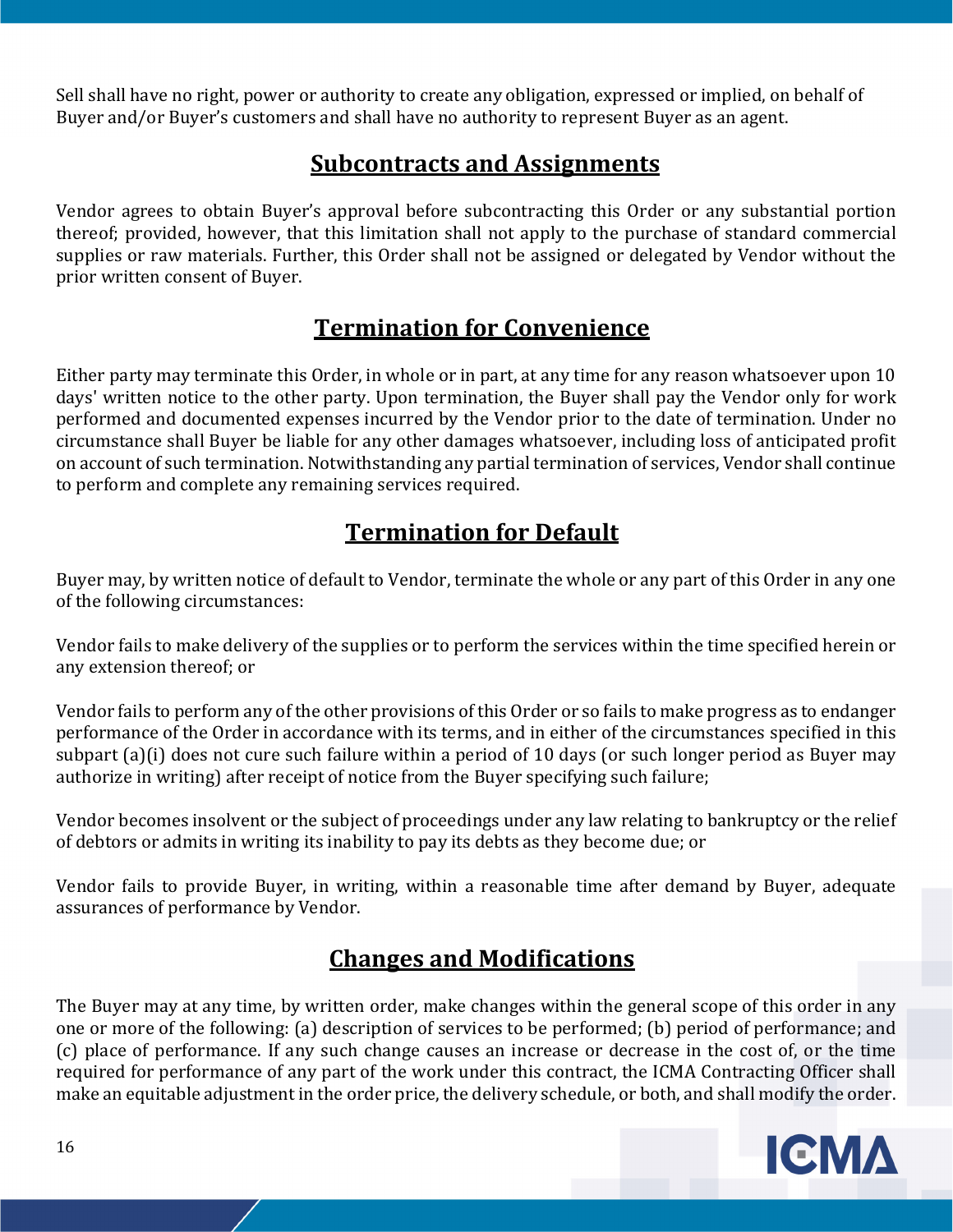The Vendor must assert its right to an adjustment under this clause within 30 days from the date of receipt of the written order.

# **Confidentiality**

The Vendor shall maintain the confidentiality of any information regarding applicants, project participants, and persons responding to any questionnaire or survey, and member of their families that may be obtained through questionnaires, application forms, interviews, tests, reports from public agencies, or other sources. Such information shall be divulged only as authorized in writing by the technical monitor identified in this Order or an Officer of ICMA.

## **Inspection**

All goods supplied and services performed shall be subject to inspection and test by Buyer, its agents and its customers at all reasonable times and places, whether during or after manufacture as to goods, or performance as to services, and notwithstanding the terms of delivery or payment or, as to goods, that title has not yet passed to Buyer or its customers. In the event goods or services are not in accordance with the specifications and instructions of Buyer, Buyer may require prompt correction, repair replacement or reperformance thereof at Buyer's option and Vendor's sole expense. If Vendor is unable to accomplish the foregoing, then Buyer may procure such goods or services from another source and charge to Vendor's account all costs, expenses and damages associated therewith.

# **Data Rights**

The Vendor shall furnish to ICMA copies of all written products (papers, manuscripts, and notes), data, or any other information or materials (e.g., photographs, graphic presentations, manuals or log, work or processing instructions) compiled, produced, or resulting directly from performance of the work. The Vendor hereby transfers all rights, title and interest worldwide to any such written product, data, or any other information or materials to ICMA.

A manuscript prepared under this Agreement shall be a work made for hire within the meaning of the Copyright Act of 1976. ICMA shall hold all rights to the manuscript without limitation and may register the copyright in its name. Upon request, ICMA may decide to transfer publication rights to the Vendor, but such transfer must be authorized in writing and signed by a center director or officer of ICMA. The Vendor shall credit ICMA as instructed if such publishing is authorized.

In the event that any work under this Agreement is pursuant to a contract or grant from a government agency or other sponsor to ICMA, any relevant provisions from the contract or grant shall be deemed to be incorporated in this Agreement: (a) in such manner as to make the Vendor subject to the obligations imposed by such provisions; and (b) to the extent necessary to enable

ICMA to perform its obligations under the grant/contract and to enable the contracting/granting agency to enforce its rights there under.

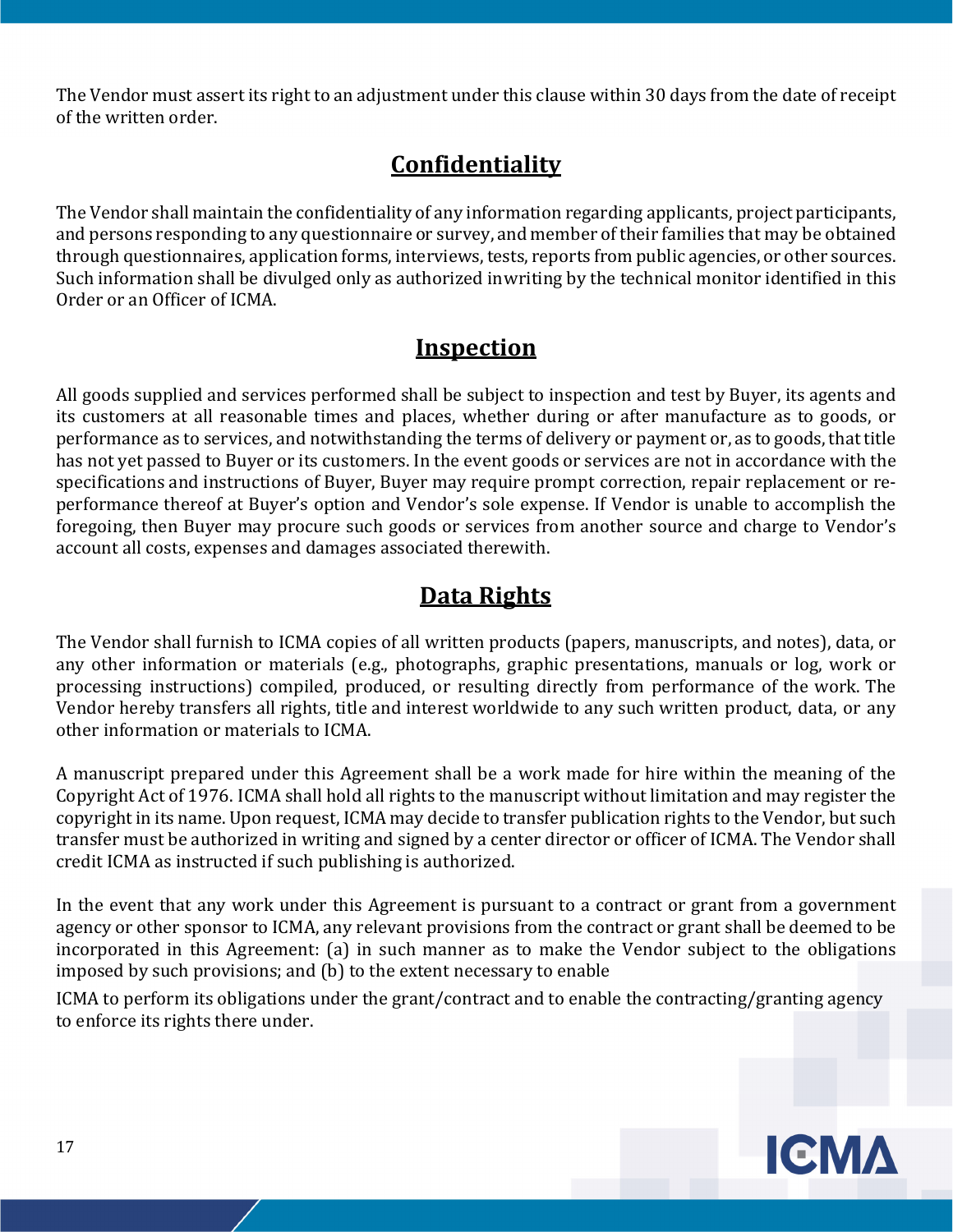## **Indemnification**

Each party shall be acting as independent contractors in the performance of this work, and shall be responsible for the payment of claims for loss, personal injury, death, property damage or otherwise arising out of any act or omission of their respective employees or agents in connection with the performance of this work for which they may be held liable under applicable law. Each party shall maintain at its sole expense adequate insurance or self-insurance coverage to satisfy its obligations under this contract. Nothing contained herein shall be deemed an express or implied waiver of the sovereign immunity of the Buyer or the Vendor.

## **Governing Laws**

This Order shall be governed by and construed in accordance with the laws of the District of Columbia, U.S.A., without regard to its conflict or choice of law provisions.

## **Dispute Resolution**

In case of a dispute regarding the interpretation of any part of this Order, the parties shall use their best efforts to arrive at a mutually acceptable resolution.

The Vendor shall proceed diligently with its performance of the work under this Order pending the final resolution of any dispute arising or relating to this Order. The Buyer shall continue to pay the Vendor for its performance under the Order except for those items related to the dispute.

# **Order of Precedence**

In the event of an inconsistency or conflict between provisions of this Order, the inconsistency or conflict shall be resolved by giving precedence in the following order:

- 1. Purchase Order and any purchase descriptions contained therein.
- 2. Purchase Order Standard Terms and Conditions and Exhibits thereto.
- 3. Specifications and/or drawings.
- 4. Other provisions when attached

# **Compliance with Policies**

Vendor has access to, read and agrees to abide by ICMA's Code of Conduct. Vendor agrees that any and all violations of this provision shall constitute a material breach of this Agreement.

# **Compliance with US Executive Orders**

U.S. law prohibits transactions with, and the provisions of resources and support to, individuals and organizations associated with terrorism. By signing this purchase order, you agree that you are in compliance with the US Executive Order prohibiting terrorism financing.